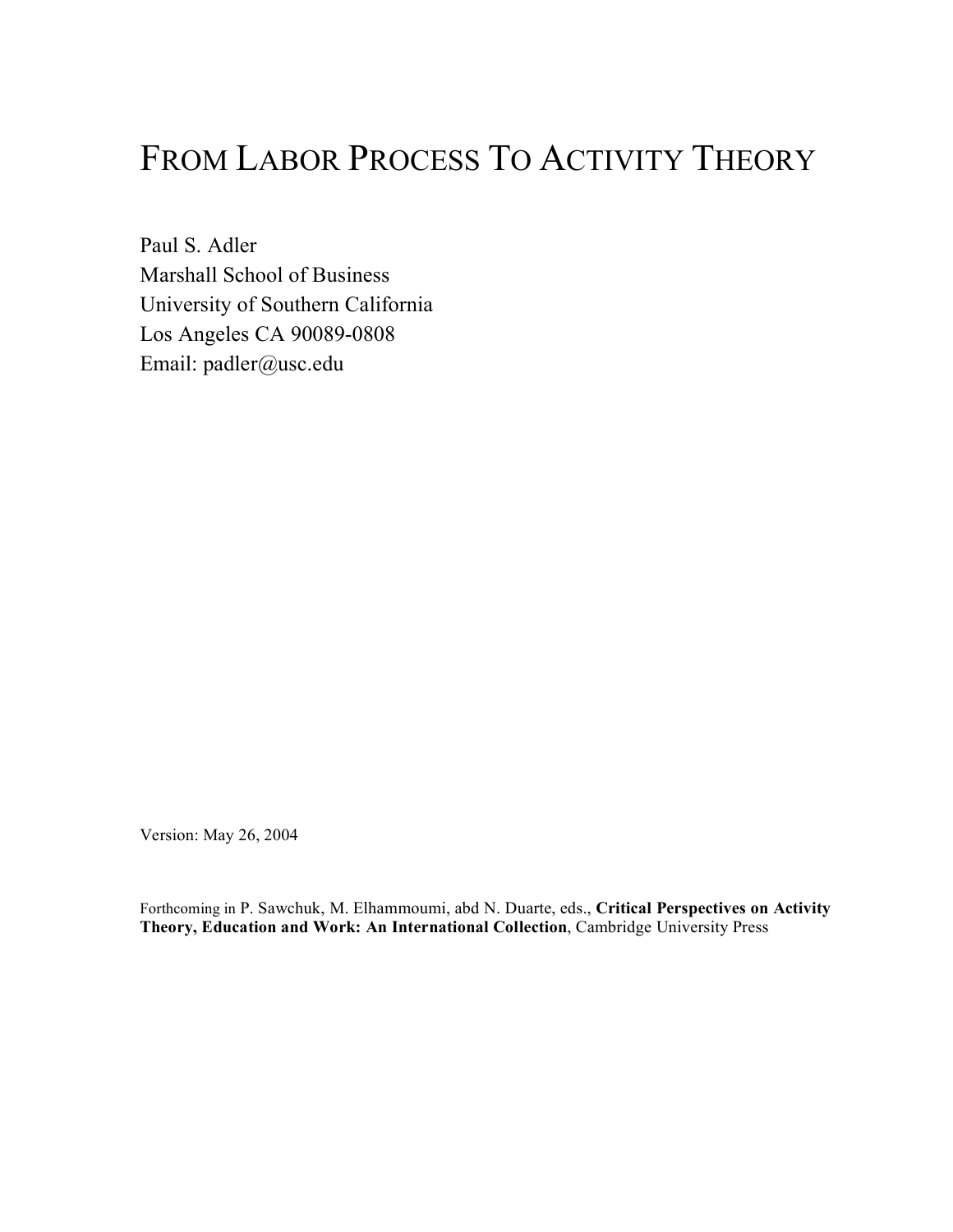# FROM LABOR PROCESS TO ACTIVITY THEORY

# **ABSTRACT**

Starting with Braverman (1976), labor process theory has been an influential school of thought in the critical analysis of work. However, it has recently lost momentum. One reason for this loss of momentum is its inability to deal with evidence of a long-term upgrading trend in skill requirements. This inability results from the truncated reading of Marx that underpins labor process theory. It has ignored the fundamental contradiction Marx saw between the progressive socialization of the labor process and the persistence of capitalist profitability constraints. Activity theory provides a framework in which we can trace the various locii of the contradiction between socialization and profitability. I use this framework to analyze the rationalization of software development, and show how socialization has been simultaneously stimulated, retarded, and distorted by profitability pressures.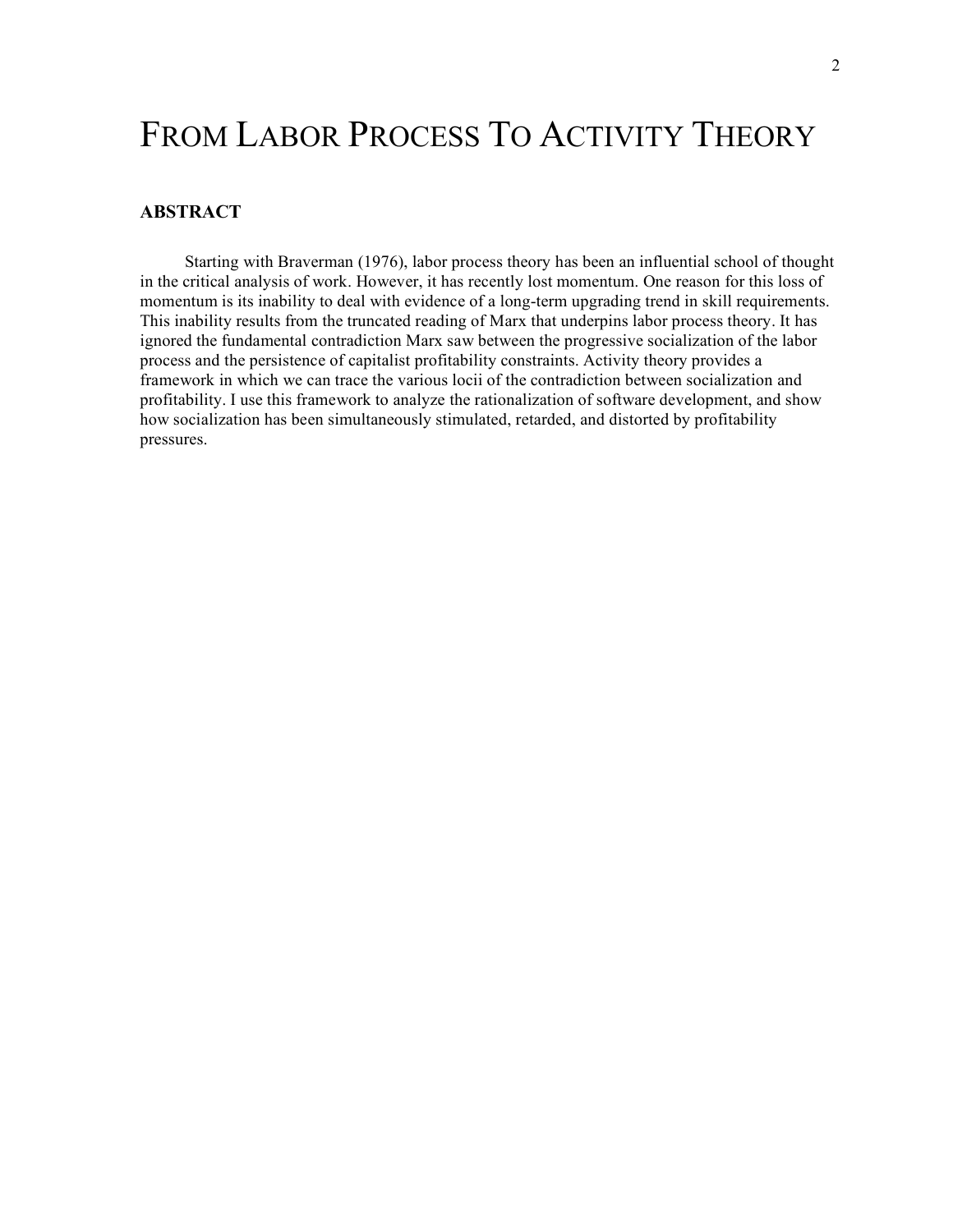# FROM LABOR PROCESS TO ACTIVITY THEORY

As new technologies and new organizational forms proliferate, work is moving back to the center of organizational research (Barley, 1996; Barley and Kunda, 2001). And as interest in work grows, so too does the corresponding theoretical challenge: how best can we apprehend the nature of work itself and its links to both the organizational structure and to the lived experience of work?

This essay returns to the roots of one of the more prominent theories of work organization, Labor Process Theory (LPT) (see Thompson, 1989; Wardell et al., 1999; Jermier, 1998). Inaugurated by Braverman's "classic" work (1976; classic according to Burawoy, 1996) and inspired by Marx, LPT has been a key influence on critical research on work around the world. Recently, however, LPT has been losing momentum, in favor of post-modernist strands of theorizing, in particular those building on the work of Michel Foucault, where the inspiration comes from Nietzsche rather than Marx.

I argue that one reason for LPT's loss of momentum has been its inability to deal with an increasingly discomforting anomaly. LPT is fundamentally incompatible with the growing consensus that capitalist development has been associated not with the "deskilling" trend predicted by Braverman, but with a trend towards the upgrading of worker skills and responsibilities. I argue that LPT's inability to accommodate upgrading is due to the one-sided of its reading of Marx. This essay proposes an alternative, more dialectical reading of Marx that may help us better understand the changing nature of work.

The paper begins with a brief recapitulation of labor process theory. I then outline the empirical case for skill upgrading and show the futility of LPT's efforts to deal with this "anomaly." I then propose an alternative reading of Marx and explicate that reading using Activity Theory (as developed by Engestrom, 1987, 1990; and discussed by Blacker, 1993; Holt and Morris, 1993). The body of the paper illustrates the potential fruitfulness of this alternative framework through a brief analysis of the case of the rationalization of software development. A discussion section suggests a number of implications of this activity-theoretic perspective for number of other streams of work research. A conclusion looks towards the future.

## **LABOR PROCESS THEORY, BRIEFLY**

Inspired by Marx, labor process theory proposes that the key to understanding work organization lies in the structure of the broader society within which it is embedded, rather than in human psychology or in the dynamics of dyadic exchange. Social structure, in turn, is seen as fundamentally determined by the prevailing relations of production — the nature of property rights over productive resources. The relations of production characteristic of capitalist societies derive from the nature of the commodity (the "germ," or core, of capitalist production: Marx, 1977: 163). The commodity is something produced for sale, and as such has two contradictory aspects: its use-value – its value as something useful to the purchaser — and its exchange-value — its power to command money in exchange.

As a system of commodity production, capitalist relations of production have two main dimensions. First, ownership of productive resources is dispersed among firms which confront each other as commodity producers in market competition: call this the "capital relation." Second, alongside those who enjoy such ownership is a class a non-owners who, lacking access to means of production, must sell their capacity to work ("labor power") as if it were a commodity on the labor market: call this the "wage relation." These features of the capitalist social structure have strong implications for the organization of work. Under the capital relation, and notwithstanding important variations across industries, regions, periods, and strategies, firms must reduce costs of production.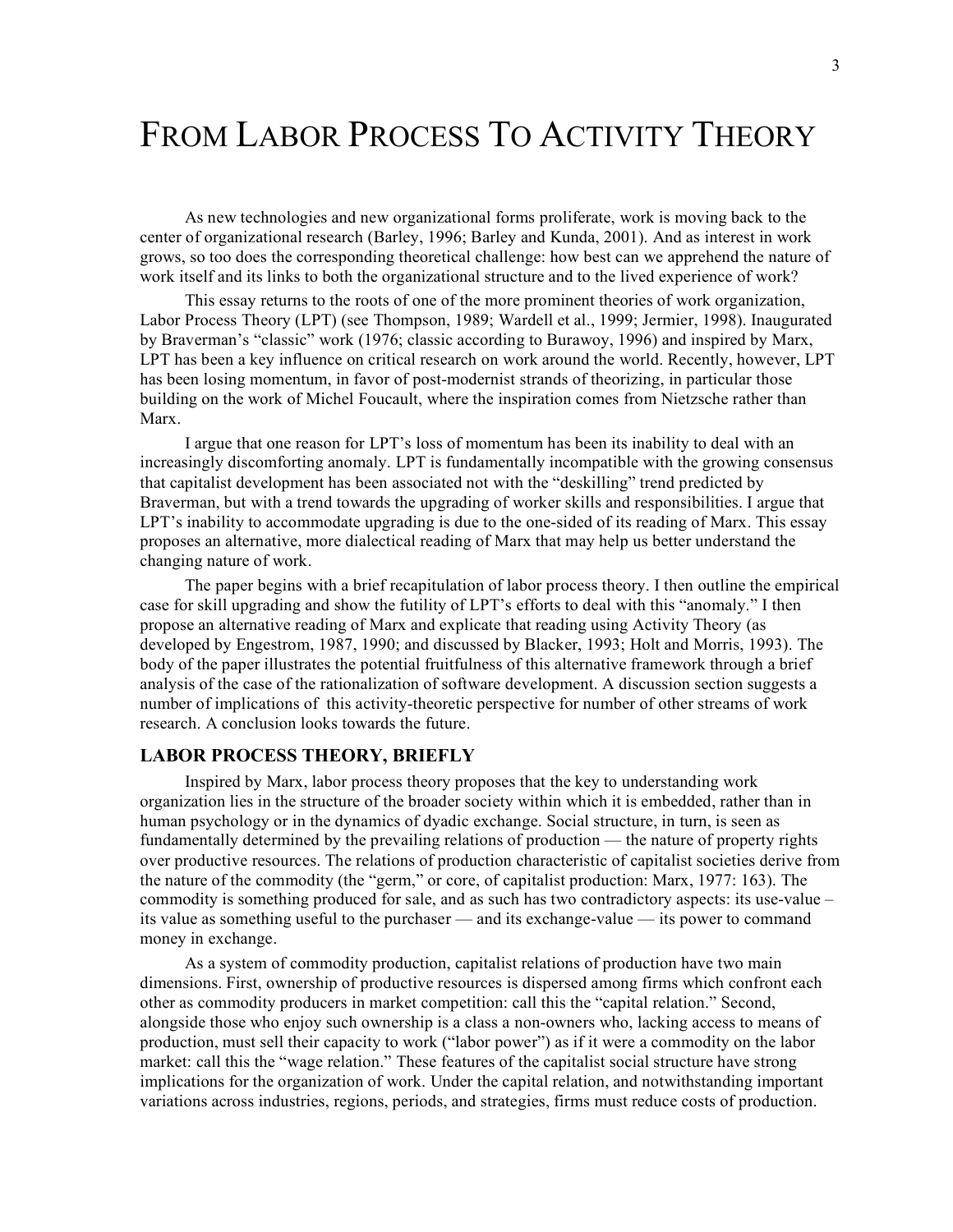Management responses include downward wage pressure, work intensification, work reorganization, technological change, relocation, as well as efforts to align owners' and workers' financial interests. These responses in turn elicit reactions from workers. Under the wage relation, an incomplete contract, workers sell their capacity to work (labor power) at the going rate, in exchange for the promise to do whatever they are asked within some zone of indifference; but it is management's challenge to extract effective work effort. Piece-rate systems do not fundamentally change this, but merely change the form of the conflict at the heart of the wage-effort bargain (as elucidated by both Marx and Taylor). Management responses to this pressure include closer supervision, financial incentives, work reorganization, technological innovations, and normative control. Firms might attempt to derive competitive advantage from collaboration with other firms and with their own employees; but the fundamentally competitive nature of capitalist, commodity-based relations of production — both among firms and between management and workers within firms — threatens constantly to undermine any such collaboration.

Whereas more traditional readings of Marx — as indeed many non-Marxist theories — give a key role to technological change as a driver of social change and determinant of work organization, labor process theorists — along with other social constructionists — have been adamantly opposed to "technological determinism." Marking it as distinctively neo rather than traditional in its reading of Marx, LPT argues that attributing a basic causal role to technology would be to naturalize the socially-constructed, historically-specific, capitalist relations of production (eg Burawoy, 1979: 14ff, 220). Technology is itself shaped by these relations of production (Noble, 1979).

The net result for work organization, according to labor process theory, is that:

"Control and cost reduction structure the division of labour, involving the design of work and the division of tasks and people to give the most effective control and profitability. This is sustained by hierarchical structures and the shaping of appropriate forms of science and technology." (Thompson and McHugh, 2002: 367)

Alongside these broad structural features of capitalist work organization, LPT acknowledges that empirically observed situations will also reflect a host of local factors specific to firms, markets, institutional contexts, the ideologies of the various actors, and the history of their interrelations. Labor process theory does not deny the importance of these local factors, but argues that this variation is shaped by the deep structure of capitalist relations of production, and that our theories therefore should acknowledge the layered causality involved.

# **THE UPGRADING CHALLENGE TO LABOR PROCESS THEORY**

From its inception, LPT has been critical of those who claim to see upgrading trends in work and the emergence of "new paradigms" in work organization (e.g.: Bell, 1973; Touraine, 1969; Piore and Sabel, 1984; Kern and Schumann, 1984; Mathews, 1994). The first wave of LPT, based on the reading of Marx just summarized, argued that capitalist imperatives of control and cost reduction led inexorably to "deskilling" – fragmenting jobs, reducing skill requirements, and replacing worker autonomy with management control. Taylorism was thus presented as paradigmatic of capitalist work organization. Numerous studies compellingly described cases of deskilling in various occupations (e.g. Zimbalist, 1979).

Over the years, and confronted with a barrage of counter-examples and counter-arguments, LPT proponents have nuanced their positions — retreating to an increasingly narrow "programmatic core" of theory (Lakatos, 1974). Backing away from deskilling, some labor process theorists embrace a polarization view, according to which some occupations might be upgraded but others, presumably representing the larger number of workers, are deskilled; and others have gone further, to a contingency view according to which outcomes are dependent on the state of the class struggle. Most recently, LPT has been challenged by an ascendant foucauldian post-modernism that has abandoned both references to Marx and efforts to identify long-term trends in skill (e.g.: Covaleski, Dirsmith,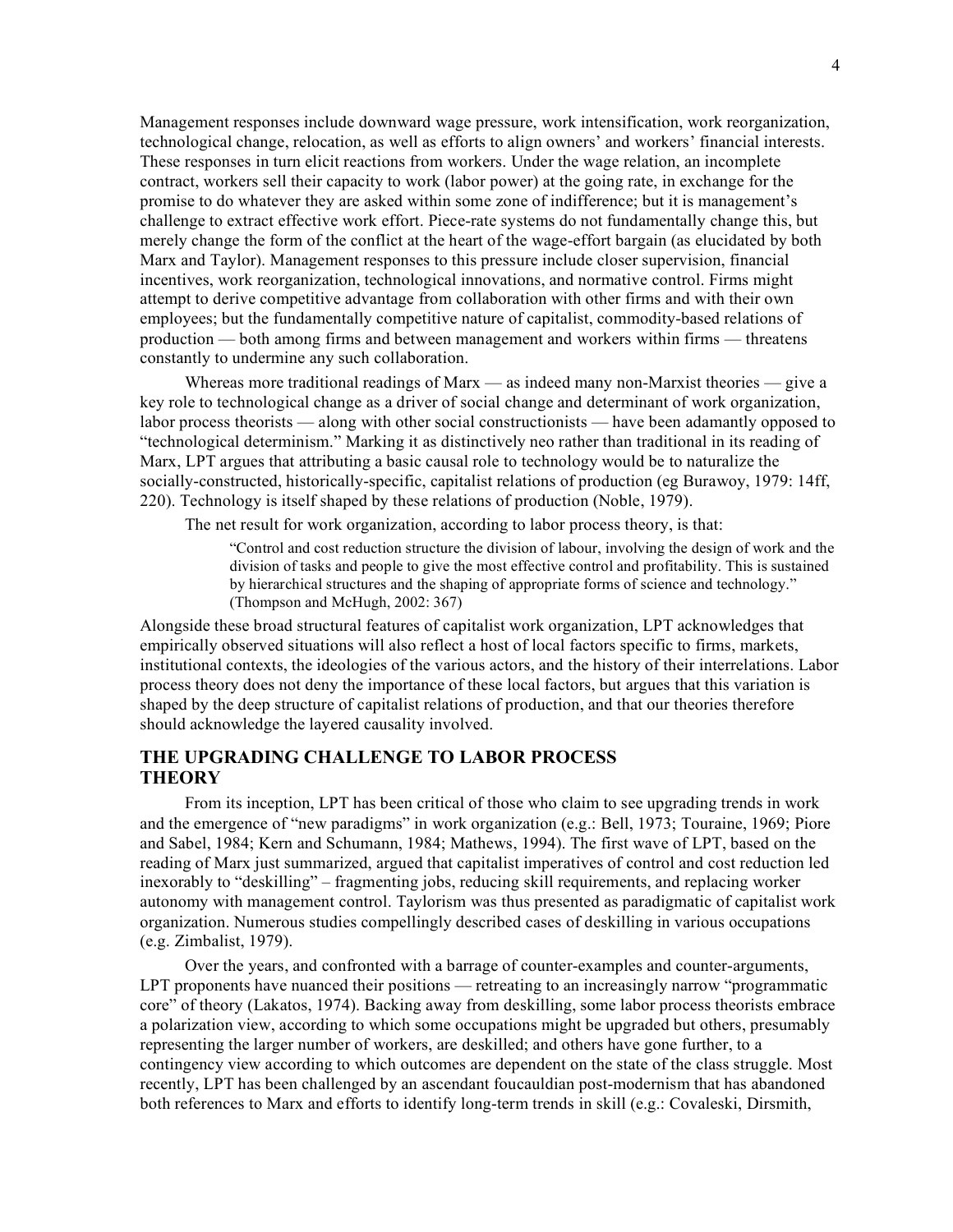Heian and Samuel 1998; Ezzamel and Willmott, 1998; Knights and Willmott, 1989; see neo-Marxist critiques by Thompson and Smith, 2001, and Tinker, 2002). This new approach has shifted focus from the broader structural features of capitalism to a richer portrait of subjective experience.

One reason, I submit, for the loss of centrality of LPT and its Marxist premises is the *prima facia* implausibility of its central claim of deskilling. On the neo-Marxist view outlined above, it is inconceivable that over the longer term and in the aggregate, job characteristics could have trended upward. Yet not only are upgrading counter-examples common in the literature, but the overall evolution of work organization under capitalism in the last century is increasingly presented in empirical studies as one of upgrading (Form, 1987; Attewell, 1987).

Consider, first, the evolution of the occupational distribution of the workforce. Exhibit 1 shows data on the case of the U.S. over the  $20<sup>th</sup>$  century. There are, of course, many difficulties in interpreting these data, but it is hard not to see in this mutation of the occupational structure the reflection of an upgrading trend, notably in the massive contraction of the unskilled farm and nonfarm laborer category, the more recent contraction of the operative category, and the growth of the professional and technical category. (We might note too that many people classified in the growing category of managers and administrators have very little managerial authority and arguably belong to the working-class broadly construed.)

## **[put Exhibit 1 about here]**

How do Marxist-inspired labor process theorists respond to data such as these? Braverman (1974, Ch. 20) anticipated the most common responses. He suggested we simply ignore such occupational data, because (a) they do not recognize the experience-based skills of farmers and farm laborers; (b) commentators often inflate the skills of manufacturing operatives, classifying them as semi-skilled merely because they work with machinery, while classifying laborers as unskilled merely because they do not; (c) the data ignore the class difference between middle-class professional/technical categories and the working-class narrowly construed; and (d) they mask the dilution over time of skills in the craft category.

While there is arguably some truth to all these objections, it nevertheless takes a huge effort of imagination to see the shift registered in these statistics as compatible with an aggregate deskilling story. Deskilling within each of the occupational categories in Exhibit 1 would have had to be pervasive to outweigh the upgrading effect of the compositional change traced in the Exhibit – where in fact the evidence points towards upgrading within most occupations too. Where scholars have been able to use independent measures of skill such as the Dictionary of Occupational Titles, none has found evidence of aggregate deskilling a modest upgrading trend is the almost universal conclusion (see the comprehensive review of U.S. studies by Spenner, 1988.

Second, consider the average education level of the work force — arguably an important indicator of skill requirements: it, too, has increased dramatically. The fraction of U.S. 17 year-olds who had completed high-school grew from 6% in 1900, to 57% in 1950, to over 80% by the end of the century. Braverman (1974) suggests we ignore this evidence too, since (a) it reflects the demands of urbanization rather than industry; (b) it is biased by the inclusion of non-working-class categories; (c) school is a way to keep unemployed youth off the streets; and (d) many workers' education is under-utilized.

Again, these points all have some validity; however, despite this huge increase in the supply of more-educated labor, high-school and college education has continued to yield a sizable positive economic return in the labor market (Goldin and Katz, 1999), and this result is difficult to understand unless at least some of this increase in education levels reflected increasing skill requirements rather than pure screening and credentialism (Abramowitz and David, 1996). As Goldin and Katz write, the most plausible explanation for this pattern is that "technological change and capital deepening have both served to increase the demand for more-skilled labor over the long run" (1999: 25-26). A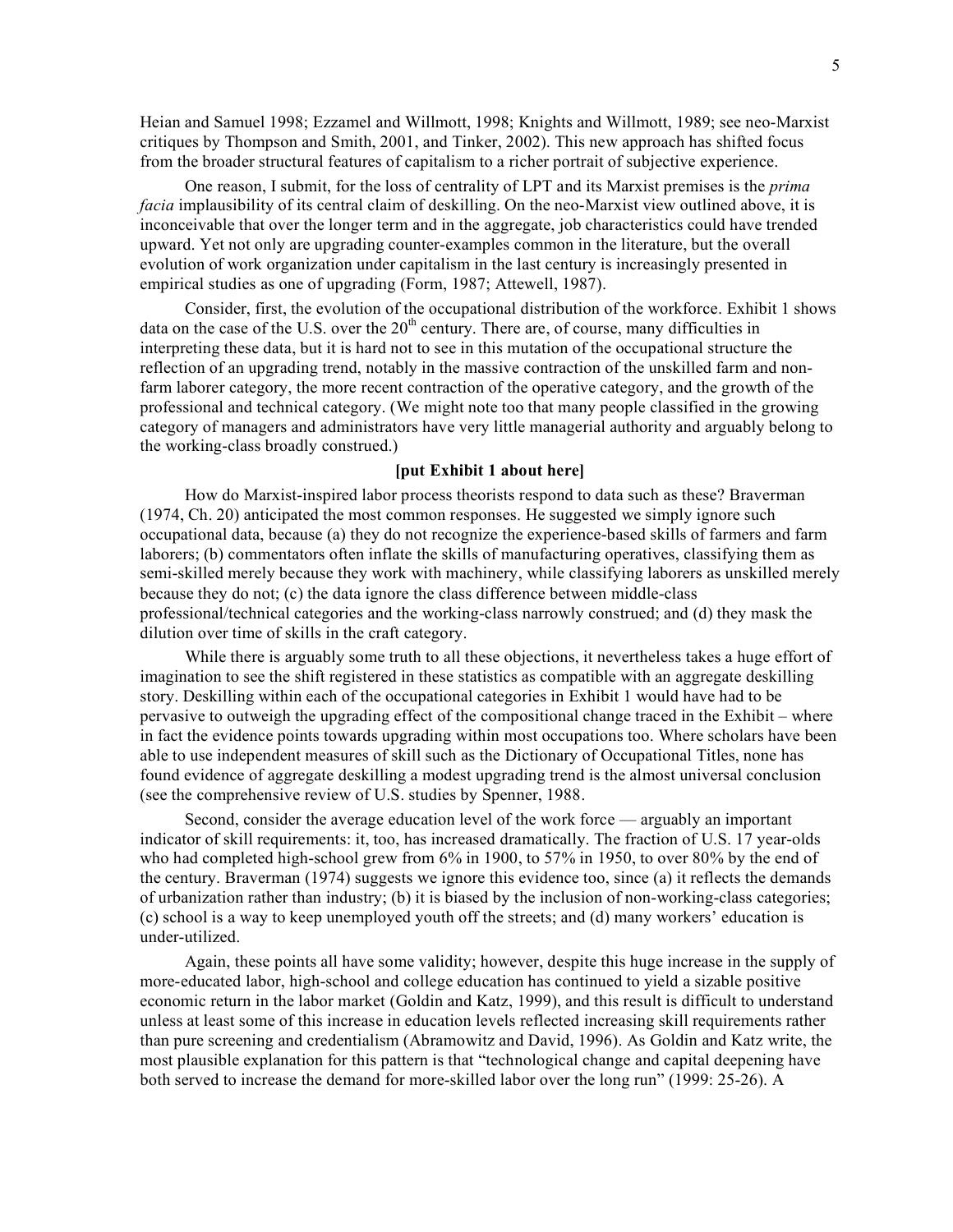considerable body of economic research has consistently found that capital equipment and worker skills are complements rather than substitutes (Goldin and Katz, 1998).

Faced with evidence such as this, it is not surprising that neo-Maxist LPT has shifted away from the strong version of the deskilling thesis advanced by Braverman. A somewhat weaker version is expressed in the polarization thesis. Braverman (1974: 425) invoked polarization to show that his deskilling thesis was compatible with an increase in average skill levels, by arguing that the categories that were upgraded were not truly working-class: "The mass of workers gain nothing from the fact that the decline in their command over the labor process is more than compensated for by the increasing command on the part of managers and engineers" (1974: 425). Later writers allowed that some working-class categories too might experience upgrading, but still wanted to argue that the mass at the bottom of the skill distribution was growing in size and was further degraded in skills. However the data cited by Spenner (1988) do not support any such polarization stories. To restrict our vision to manufacturing for a moment, polarization is difficult to reconcile with Steiger's (1999) finding that the proportion of skilled workers among production workers increased between 1950 and 1990 in 16 of 19 manufacturing industries. If there has been polarization, it is not because one part of the work force experienced deskilling while another part experienced upgrading, but rather because those at the high end of the skill distribution experienced faster upgrading than those at the low end.

Faced with evidence such as this, it is not surprising that neo-Maxist LPT has shifted away from broad trend generalizations towards a contingency view. Summarizing the contingency view, Smith and Thompson write:

> "LPT is not dependent on deskilling or Taylorism as the characteristic form of the capitalist labor process. Its core theory merely recognizes that competitive relations compel capital to constantly revolutionize the labor process and that within that framework, capital and labor will contest the character and consequences of such changes" (Smith and Thompson, 1999: 211).

Compared to the deskilling argument, such a contingency view is easier to reconcile with the data just summarized — but it is harder to reconcile with LPT's ostensible Marxist grounding. It is one thing to argue that workers sometimes succeed in forcing management to upgrade jobs and sometimes succeed in forcing government to provide greater access to education. But the idea that the balance of class power should be so favorable to workers over such large aggregates and over such a long period is difficult to reconcile with any theory that would characterize contemporary society as basically capitalist. If the data do show a long-term, aggregate upgrading trend, any theory claiming a Marxist lineage must attribute primary causality to capitalist industry's need for skilled labor.

To date, those who have seen in the data evidence of broad upgrading trends have usually distanced themselves from Marx. Exceptions to this generalization are rare: Hirschhorn (1984), Kenney and Florida (1993), and Engestrom (1987; 1990) are exemplary. Much of the upgrading literature has often simply ignored the scandalously large mass of low-skilled workers that still anchors the bottom of the occupational skill distribution. Many write about the long-term trends they claim to discern as if this mass were about to disappear overnight. Some recent champions of the "knowledge society," for example, write as if we will all shortly be "symbolic analysts," while, in reality, low-skilled, routine jobs continue to proliferate (R. Reich, 1991; US Bureau of Census Statistical Abstract, 2000: 419).

We thus have on the one side a utopian optimism that ends up masking a scandal, and on the other side a polemical denunciation of this scandal that seems unable to acknowledge some basic facts. There is, however, a version of Marx – one I call "paleo-Marxist" – that is easy to reconcile with *both* a broad pattern of upgrading *and* a multitude of counter-examples of deskilling. I call this view *paleo* not to signal any pejorative connotation — on the contrary, I will argue that it is the more fruitful interpretation — but simply to signal the fact that it was common prior to World War I but was subsequently eclipsed by neo-Marxism. This essay explicates that paleo point of view, arguing that capitalism progressively upgrades work as part of the process that Marx called the socialization of the forces of production.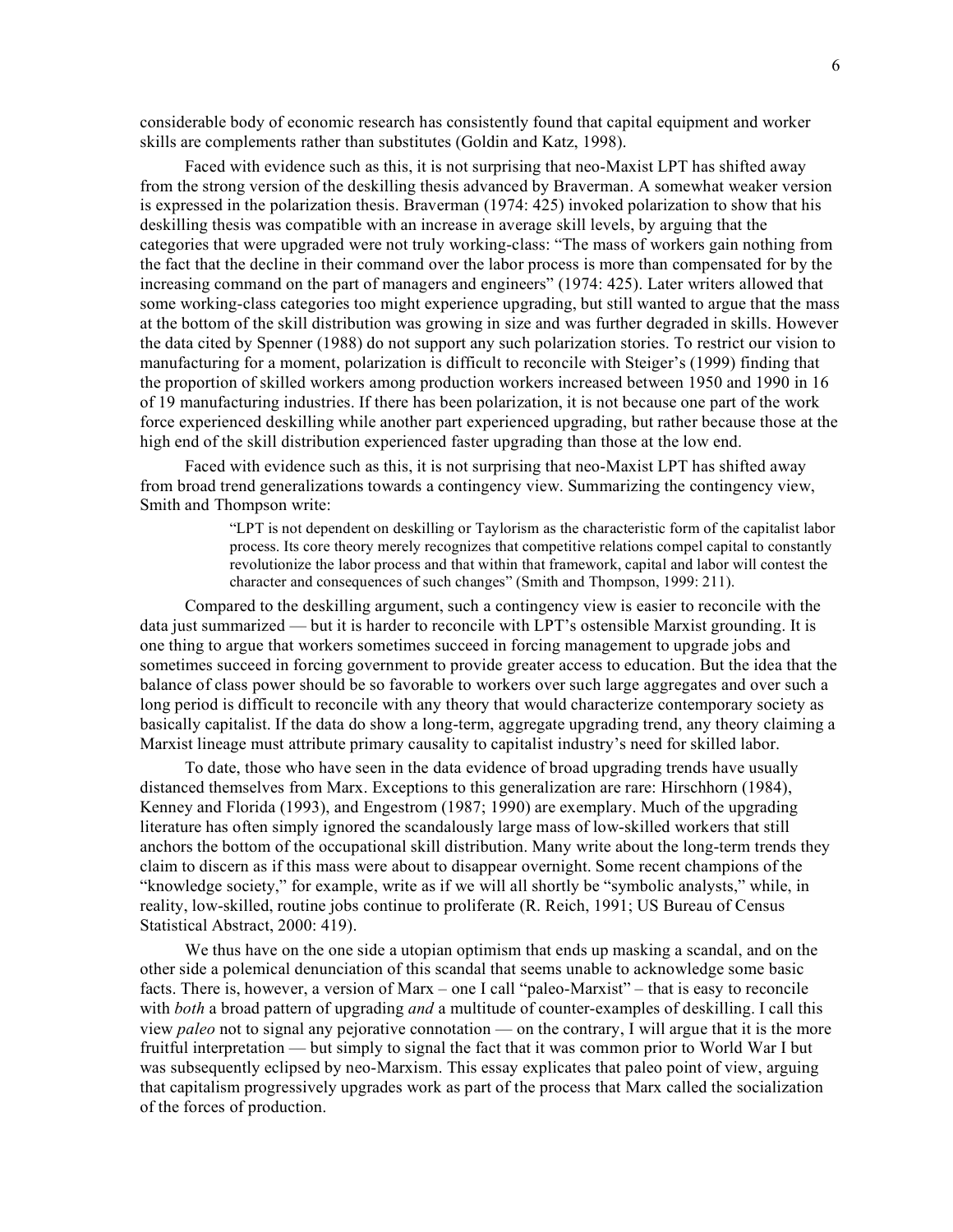## **READING MARX**

LPT, like other theories that take inspiration from Marx, takes as its starting point the proposition that:

> "the development of the contradictions of a given historical form of production is the only historical way in which it can be dissolved and then reconstructed on a new basis" (Marx, 1977; 619)

The term "contradiction" is here used in a Hegelian sense, to designate incompatibilities between real forces rather than merely between logical propositions. For LPT and other neo-Marxists, class struggle is the motor of history, and the development of the contradictions of capitalism consists of intensified worker struggles in reaction to exacerbated exploitation and misery. The more traditional reading of Marx — the paleo-Marxist view — sees the basic contradiction as being between the forces and the relations of production. The forces of production are composed of technology in the form of instruments and materials, and workers' productive faculties; the relations of production, as discussed above, are the relations of ownership and control over the productive forces.

The paleo-Marxist reading accepts all of the elements of labor process theory laid out in the earlier exposition — with the exception of the dismissal of technology as an important causal factor, and as a result, comes to a different conclusion regarding the vector of change in work organization. (My exposition of the paleo reading is based on G.A. Cohen's (1978) presentation of Marx's theory of history. Cohen's version of Marx has been criticized by, amongst others, Levine and Wright (1980), and J. Cohen (1982); see G. A. Cohen's (1988) reply, also Wright, Levine and Sober (1992). This essay takes G. A. Cohen's interpretation from the general societal plane into the production process.)

On the paleo view, the long-term path of development of the class struggle is determined by the evolution of the underlying contradiction between the "socialization" tendency of the forces of production and the persistence of private-property based relations of production (Engels, 1978). Socialization is commonly construed as the process whereby people new to a culture internalize its norms: Marx's use is broader. Marx's discussion of the socialization of the forces of production (e.g.: Marx, 1973: 705; 1977: 1024) (as distinct from his arguments in favor of the socialization of property relations through nationalizations) suggests that this psychological internalization is just one form of a more general phenomenon: the forces of production are socialized insofar as they come to embody the capabilities and constraints developed in the larger society rather than only those that emerge from isolated, local contexts.

The "objective" socialization of the forces of production is visible at the societal level in the complexification of the social division of labor — the specialization of industries and regions, and their increasing global interdependence (see also van der Pijl, 1998, Sohn-Rethel, 1978; Engels, 1978). At the enterprise level — where society's forces of production are instantiated as specific labor processes — objective socialization was characterized by Engels (1978: 702) in these terms:

> "Before capitalist production. i.e. in the Middle Ages. […] the instruments of labor – land, agricultural implements, the workshop, the tool – were the instruments of labor of single individuals, adapted for the use of one worker [… The bourgeoisie transformed these productive forces] from means of production of the individual into *social* means of production, workable only by a collectivity of men. The spinning-wheel, the hand-loom, the blacksmith's hammer were replaced by the spinning-machine, the power-loom, the steam-hammer; the individual workshop, by the factory, implying the cooperation of hundreds and thousands of workmen. In like manner, production itself changed from a series of individual into a series of social acts."

To these "objective" dimensions of socialization corresponds a subjective dimension -- to reprise the conventional meaning of socialization, and indeed, to recover an important intersection between paleo-Marxism and the foucauldian arguments about identity and subjectivity. When the effective subject of production is no longer an individual worker but the "collective worker,"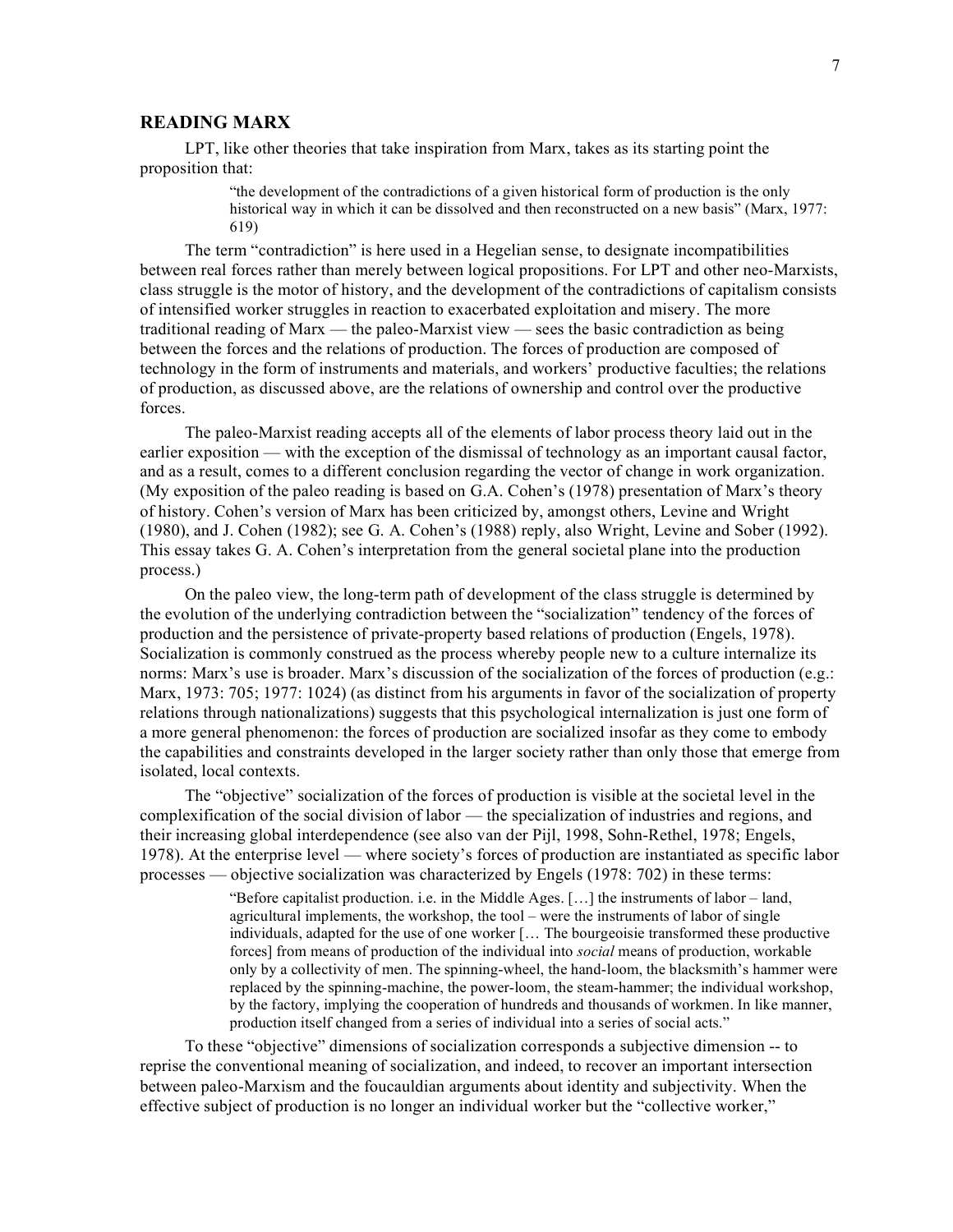workers' identities change – workers are re-socialized. (Recall that in Marx's view human nature is nothing but "the ensemble of the social relations" -- Marx, 1975: 423.) Socialization in this subjective sense can be understood as the emergence of more "interdependent self-construals" (Markus and Kitayama, 1991). The civilizing mission of capitalism is not only to stimulate enormously the quantitative development of the objective components of the forces of production, but also to take a decisive step in the realization of humankind's fundamentally social nature:

> "When the worker cooperates in a planned way with others, he strips off the fetters of his individuality, and develop the capabilities of his species" (Marx, 1977: 447)

The *Communist Manifesto* is eloquent on this interweaving of objective and subjective aspects of socialization:

> "The bourgeoisie, historically, has played a most revolutionary part. The bourgeoisie, wherever it has got the upper hand, has put an end to all feudal, patriarchal, idyllic relations. …In place of the old local and national seclusion and self-sufficiency, we have intercourse in every direction, universal interdependence. … And as in material, so in intellectual production. The intellectual creations of individual nations become common property. National one-sidedness and narrowmindedness become more and more impossible… The bourgeoisie … has rescued a considerable part of the population from the idiocy of rural life. … The bourgeoisie cannot exist without constantly revolutionizing the instruments of production. … [W]ith the development of industry, the proletariat not only increases in numbers; it becomes more concentrated in greater masses, its strength grows, and it feels that strength more….Thereupon the workers begin to form combinations (trade unions)…. Now and then the workers are victorious, but only for a time. The real fruit of their battles lies not in the immediate result, but in the ever-expanding union of the workers. The union is helped on by the improved means of communication that are created by modern industry and that place the workers of different localities in contact with one another…. The advance of industry, whose involuntary promoter is the bourgeoisie, replaces the isolation of laborers, due to competition, by their revolutionary combination, due to association…. What the bourgeoisie, therefore, produces, above all, is its gravediggers" (Marx and Engels, 1959)

The development of the forces of production pulls workers out of what Marx and Engels call "rural idiocy." In the *Poverty of Philosophy*, Marx similarly celebrates the end of "craft idiocy." Marx's use of the term idiocy preserves both its colloquial sense and the meaning from the Greek *idiotes*, denoting an asocial individual isolated from the polis. At the opposite end of the spectrum from the *idiotes* – in the form of the unskilled worker or the craftsman -- is the "social individual" described by the *Grundrisse* – in the form of the technician who accesses and deploys society's accumulated scientific and technological knowledge:

> "to the degree that large industry develops...it is neither the direct human labor he himself performs, nor the time during which he works, but rather the appropriation of his own general productive power, his understanding of nature and his mastery over it by virtue of his presence as a social body -- it is, in a word, the development of the social individual which appears as the great foundation-stone of production and of wealth." (Marx, 1973: 704-706)

Under capitalism, this socialization tendency is simultaneously stimulated, retarded, and distorted by the prevailing relations of production. Competitive pressures force firms to break down parochialisms and to stimulate technological progress; but instead of a broadening association of producers progressively mastering their collective future, capitalism imposes the coercion of quasinatural laws of the market over firms and the despotism of corporate bureaucracy over workers. The limitations on collective mastery that result from the dominance of the market over firms are visible in capitalism's inability to manage public goods and externalities. The limitations resulting from the despotic authority of managers over workers within firms is visible in the Sisyphean nature of corporate human resource management strategies — condemned to futility by the capitalist firm's need for workers who are simultaneously dependable and disposable (Hyman, 1987). These handicaps become increasingly intolerable fetters on social development with the increasing complexity of technology and the growing knowledge-intensity of the economy (Adler, 2001).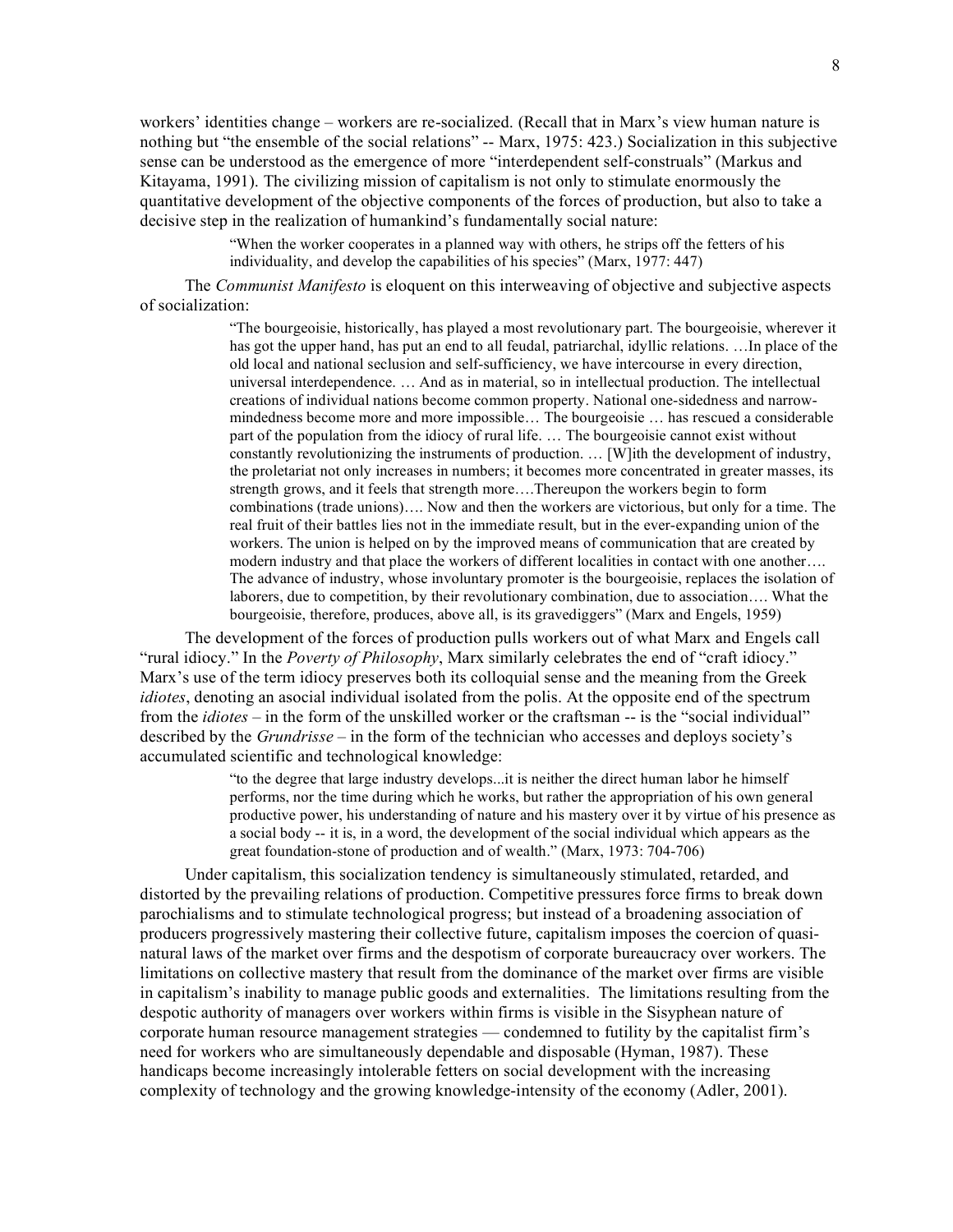However, in the overall dynamics of capitalism, these various constraints must and do slowly cede to the overall progress of socialization. In modern industry, competitive advantage often flows from skill upgrading and from greater collaborative interdependence within and between firms. The pursuit of those sources of competitive advantage makes capitalists the "involuntary promoters" of socialization – to use the phrase quoted above from the Communist Manifesto (see Cohen, 1978; Levine and Wright, 1980). Amongst workers, the overall, long-term, aggregate effect – Marx's logic encourages us to conjecture – is to foster upgrading: greater intellectual sophistication and broader worldviews.

As a result of the persistence of capitalist relations of production, the path of socialization, both objective and subjective, is halting and uneven. Globalization integrates markets, but by whipsawing regions against each other. Management mobilizes the collective worker, but then finds profits dependent on savage downsizing and outsourcing. There is a long-term upgrading trend, but firms often find the low road of deskilling and super-exploitation too tempting. We should also note that under capitalist conditions, even progressive change has social costs: as technologies advance and markets integrate, workers often bear the burdens of structural unemployment; old union craftsmen are often pitted against young nonunion technicians; contracting-out and globalization often undermine old solidarities.

In analyzing the evolution of skill and work organization, LPT has truncated this dialectic. According to Marx, the production process within capitalist firms has two aspects (reflecting the two aspects of the commodity): the *labor process,* in which workers, tools, and materials are combined to create new use-values, and the *valorization process,* in which these use-values appear in the form of exchange-values, and in which the operative considerations are not technical but monetary -- wages, capital, and profit (Marx, 1977: Appendix; Thompson, 1989; Bottomore, 1983: 267-270). How then should we understand the relations between these two aspects of production? Marx writes:

> "If capitalist direction [of work] is thus twofold in content, owing to the twofold nature of the process of production which has to be directed -- on the one hand a social labor process for the creation of a product, and on the other hand capital's process of valorization -- in form it is purely despotic" (Marx, 1977: 450)

Neo-Marxist LPT interprets this passage to mean that the historical development of capitalist work organization reflects above all the balance of class forces -- despotism versus resistance. Paleo-Marxists, by contrast, recall that in Marx's Hegelian discourse, content and form can be in contradiction with each other. The paleo reading of this passage thus highlights the growing contradiction between an increasingly socialized labor process (the content) and the barriers posed to further socialization by the persistence of valorization constraints (the form).

The following sections develop and deploy an Activity Theory framework for understanding the socialization of the labor process and its dialectical contradiction with capitalist property relations. My argument is that these paleo-Marxist Activity Theory lenses are useful for studying work and its history because they enable us to grasp the significance of a real but uneven trend of upgrading as a reflection of the deepest contradictions of capitalism. This viewpoint allows us to grasp the contradictions that beset capitalist management, and to grasp them in a surprisingly intuitive way: on the one hand, management needs and cultivates the productive power of the collective worker, and on the other, management limits this development due to pressures of corporate profitability.

# **AN ACTIVITY THEORY FRAMEWORK**

If our task is to understand work and its relation to organization structure and to lived experience, Marx's model of the labor process provides a fruitful starting point. The main elements of the labor process are, according to Marx, "(1) purposeful activity, that is work itself, (2) the object on which that work is performed, and (3) the instruments of that work" (Marx, 1977: 284). Like Cohen (1978: Ch. 3), I take the first element to refer more specifically to the worker's productive capabilities. I also make one further amendment by differentiating a fourth element: the community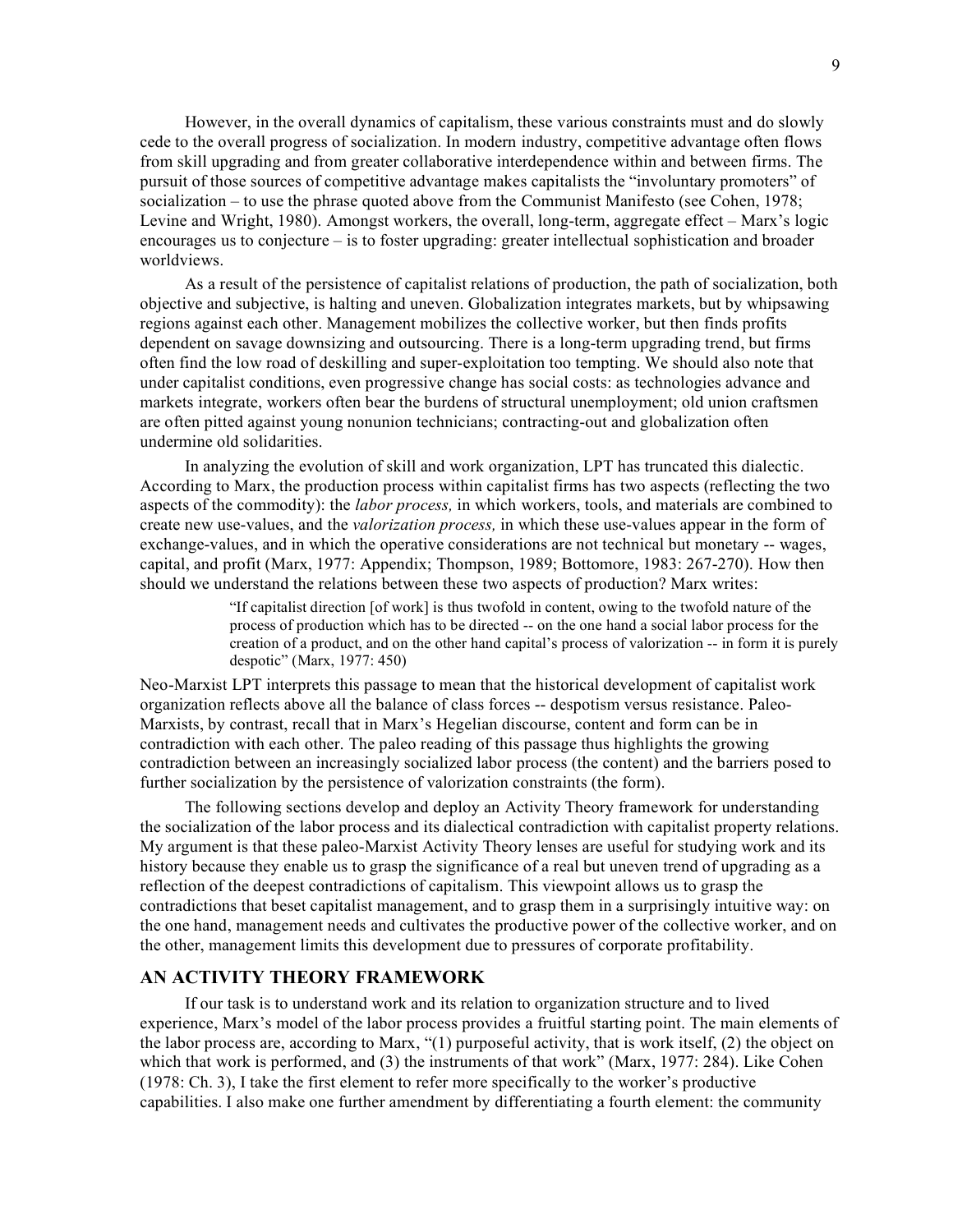within which the worker works and which shares the object of that work. The resulting model is summarized in Exhibit 2. (It can be read as a stripped down version of the model proposed by Engestrom, 1987, 1990, and discussed by Blackler, 1993; Holt and Morris, 1993).

#### **[put Exhibit 2 about here]**

Some comments will help situate this model. Taking as a baseline the more common schema in psychology, in which object and subject appear alone, as stimulus and response, note, first, that for Marx, human activity is tool-mediated activity -- where tools include both material tools such as hammers and symbolic ones such as language and concepts (Vygotsky, 1962, 1978). Second, the appropriate unit of analysis for the study of work is not the quasi-automatic reflex *operation*, nor the discrete, goal-oriented, individual *action*, but rather the *activity* understood as a motivated collective endeavor. And in such collective activity, the subject's relation to the object is mediated not only by tools but also by community (Leont'ev, 1978). Third, in Marx's analysis, the "object" of work (in German: *Gegenstand*) includes both of the dictionary senses: the material on which the work is performed (in German: *Objekt*) and the intended goal of the activity. With this notion, Marx attempts to overcome both simplistic materialism – which accords insufficient place to intentionality in shaping the object – and classical idealism – which accords insufficient recognition to the obdurate nature of the object's materiality (Marx, 1959: 243; Engestrom, 1987; Foot, 2002).

Exhibit 2 is a model of what Marx calls "production in general" (Marx, 1973: 85): it is transhistorical insofar as it does not acknowledge any more historically-specific, "concrete" determinations. Since we are here trying to develop a theory of capitalist work organization, the most basic of these relevant to our present task are the determinations characteristic of the capitalist form of society. Of these latter, most fundamental is the contradiction between use-value and exchangevalue of which the commodity is the germ. This contradiction is reflected in each of the elements of the labor process. The object of work is both the creation of useful things (use-values) and the generation of profit (exchange-value). Tools and community are both means of technical accomplishment and means of extracting useful labor from potentially recalcitrant labor-power. The worker is simultaneously a creative member of the collective worker and a disposable, variable-cost, budget item under another's control. More generally, viewed as use-value, each element participates in the socialization process; viewed as exchange-value, each is subordinate to the valorization process's profit imperative. In the neo-Marxist view, these contradictions are only virtual, since the use-value content disappears behind its exchange-value form; but in the paleo view, these contradictions are real, driving the evolution of work organization. The following section illustrates the potential fruitfulness of theorizing work organization though such lenses.

#### **A CASE: SOFTWARE DEVELOPMENT**

As software has grown more complex over the past few decades, the software development process has slid into chaos (Gibbs, 1994; Lieberman and Fry, 2001). One 1994 survey of 8,330 projects in 365 firms in banking, manufacturing, retail, wholesale, healthcare, insurance, and government found that only 16% of projects were on time, within budget, and met originally specified requirements — only 9% in large companies. Some 31% of projects were "impaired" and eventually cancelled. Approximately 53% of projects were "challenged," and the average challenged project met only 61% of its requirements. The average impaired or challenged project was 189% over budget and 222% over schedule (Standish Group, 1994).

It is therefore not surprising that over this same period, the software field has been the object of numerous rationalization efforts (Cusumano, 1991; Swanson et al, 1991; Griss, 1993: Weber, 1997; Friedman and Cornford, 1989). Examples include structured programming, project planning models, information engineering, and object-oriented programming. Currently, one of the most influential of these efforts is that based on the "Capability Maturity Model" (CMM) (see Software Engineering Institute, 2002). (I leave for another occasion discussion of other lines of evolution in the software field.)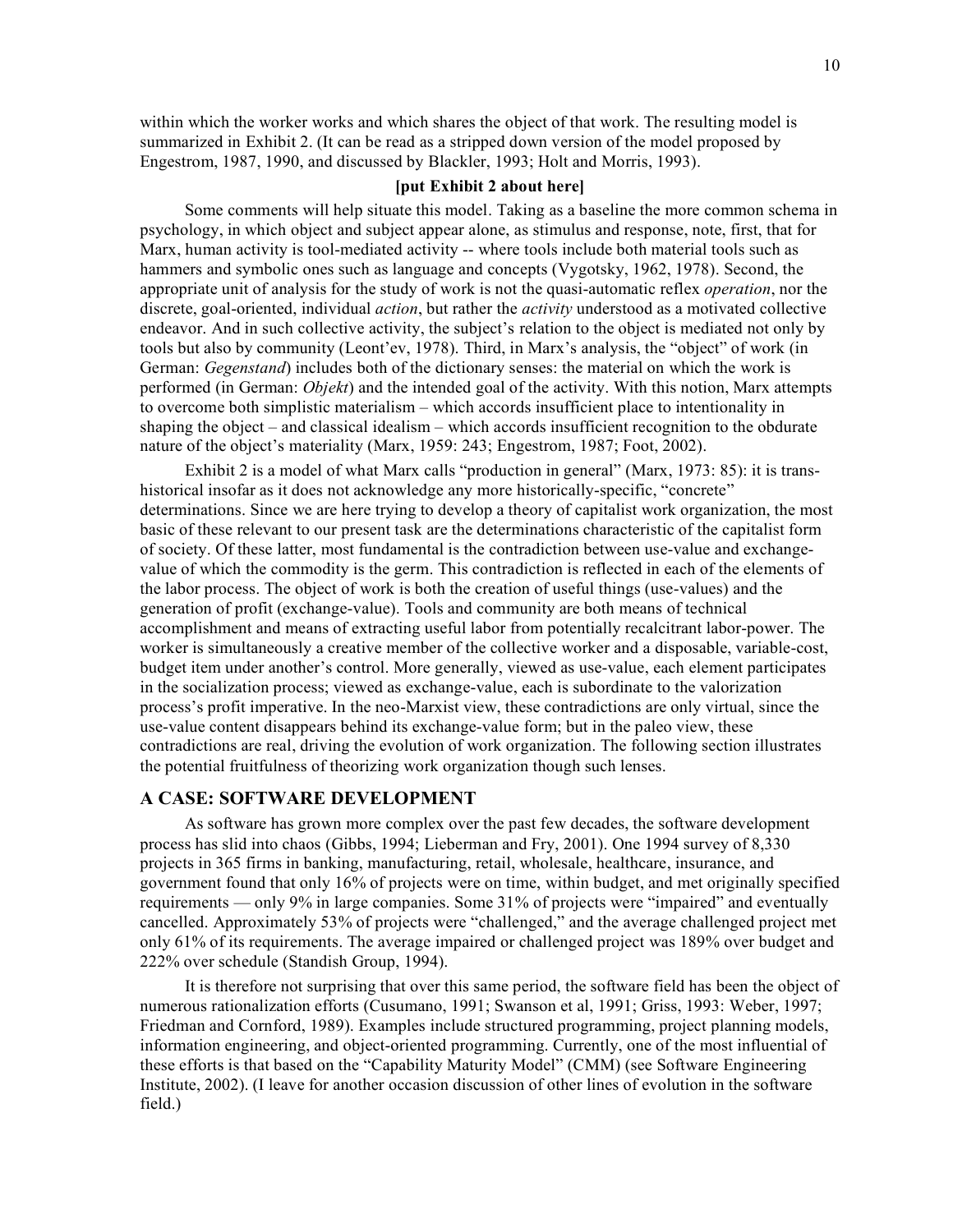The CMM owes its birth to the U.S. Department of Defense's increasing frustration with chaos in defense systems software development (Humphrey, 2002). The Department of Defense (DoD) funded the Software Engineering Institute (SEI), based at Carnegie-Mellon University, to develop a model of a more reliable development process. With the assistance of the MITRE Corporation and with input from nearly 1000 industry people, SEI released the CMM in 1991. The model – summarized in Exhibit 3 -- distinguishes five successively more "mature" levels of process capability, each characterized by mastery of a number of Key Process Areas (KPAs). Level 1 represents an entirely ad hoc approach. Level 2 represents the rationalization of the management of individual projects. Level 3 characterizes the systematic management of its portfolio of projects. Levels 4 addresses the quantification of the development process. Level 5 addresses the continuous improvement of that process. The underlying philosophy of this hierarchy was inspired by Crosby's (1979) TQM approach to quality in manufacturing (Humphrey, 2002).

## **[put Exhibit 3 about here]**

The CMM has become the basis for numerous software service organizations' improvement efforts in both the government and commercial sectors. Its diffusion has been driven in considerable measure by its use in sourcing decisions by the DoD and other government and commercial-sector organizations. The first sourcing evaluations pressed suppliers to reach Level 2, but by the late 1990s, the bar had been raised to Level 3.

Accumulating evidence suggests that moving up the CMM hierarchy leads to improvements in product cost, quality, and timeliness (Clark, 1999; Harter, Krishnan, Slaughter, 2000; Krishnan, Kriebel, Kekre, Mukhopadhyay, 2000; Herbsleb, Zubrow, Goldenson, Hayes, Paulk, 1997). But many skeptics remain unconvinced (e.g. Crocca, 1992; Bach, 1994, 1995; Conradi and Fuggetta, 2002; Lynn, 1991; Ngwenyama and Nielson, 2003). Gains may be specific to the sampled organizations. They may be earned at the expense of developer morale and commitment, and given the importance of developers' attitudes to performance, any performance gains may therefore be ephemeral. Typical of opposition to such standardized and formalized methodologies is this assessment by two wellrespected software management experts:

> "Of course, if your people aren't smart enough to think their way through their work, the work will fail. No Methodology will help. Worse still, Methodologies can do grievous damage to efforts in which people are fully competent. They do this by trying to force the work into a fixed mold that guarantees a morass of paperwork, a paucity of methods, an absence of responsibility, and a general loss of motivation." (DeMarco and Lister, 1987, p. 116)

Most LPT research on these kinds of efforts to rationalize software development has interpreted them as mechanisms of exploitative control (Kraft, 1977; Greenbaum, 1979; Friedman and Cornford, 1989; Prasad, 1998). Kraft (1977: 61) summarizes the analysis this way:

> "Canned programs, structured programming, and modularization are designed to make the supervision of software workers by managers easier and more like the supervision of other workers…Such managerial techniques have made possible the use of relatively less skilled programmers for what were formerly the most complex software tasks."

Some of the more recent LPT research on software has nuanced this analysis, moving closer to a contingency view (Greenbaum, 1998; Beirne et al., 1998).

To explore the impact of the CMM, I studied a large software consulting firm I will call GCC, conducting interviews with developers and managers in four programs (a program is an organizational unit devoted to a series of projects with a single large customer) (see Adler, 2003). These programs all developed and maintained relatively large-scale systems for government clients. Two programs were at CMM Level 5: Program A, which had recently downsized due to changing client needs from 1600 to 450 people, and Program C, with 450 people. Two sister programs were at Level 3: Program B with 215 people, and Program D with 470. In late 1999, I interviewed between 15 and 22 people at various hierarchical levels and in various functions in each of these four programs. (Note: for simplicity, I will refer to all employees directly involved with software development –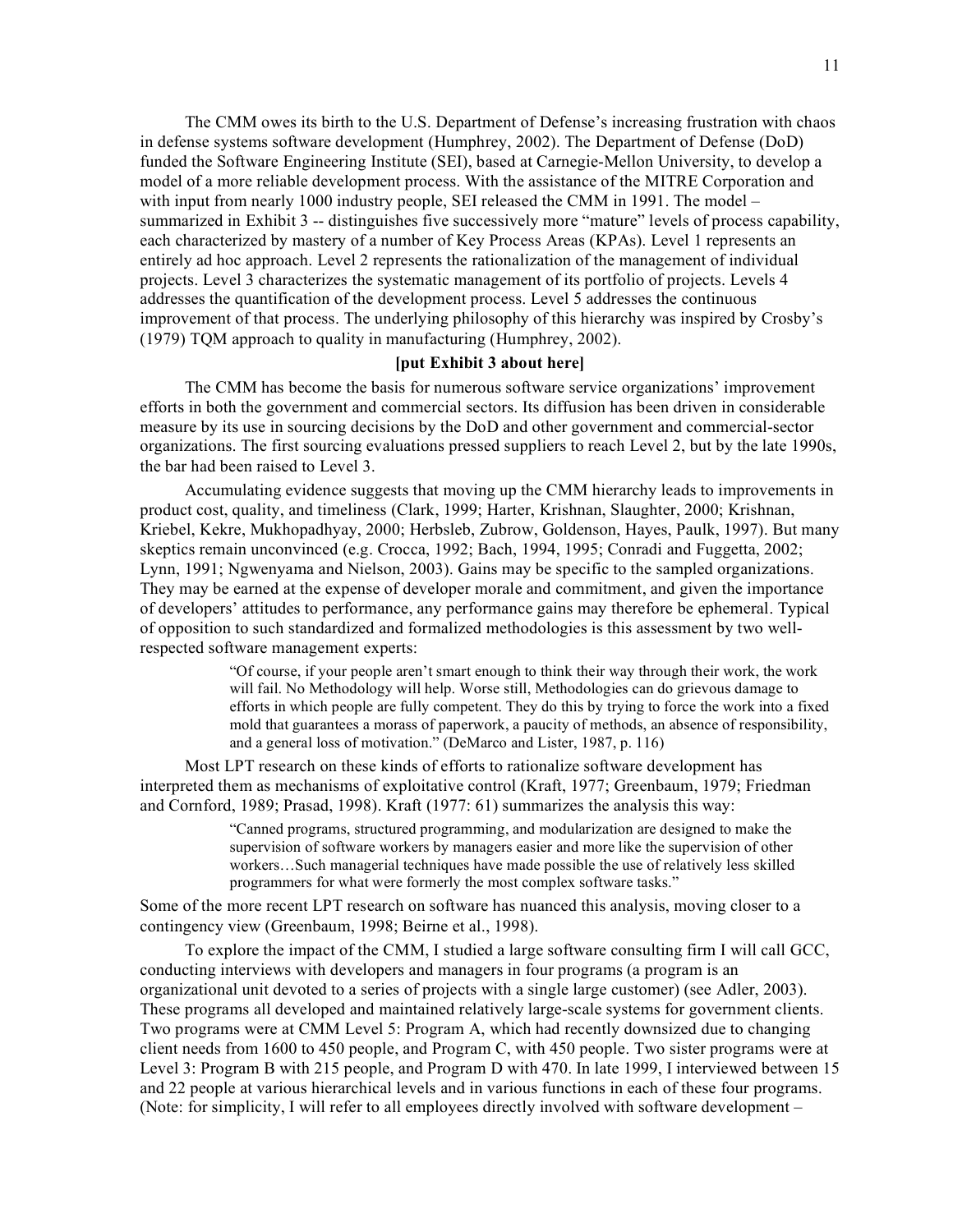specifying customer requirements, programming, testing – as "developers," to distinguish them from support staff in Quality Assurance and other such functions, and from supervisors and managers.) Interviews lasted approximately one hour. They were tape-recorded and interviewees were assured anonymity. The recordings were transcribed, and edited versions were sent back to interviewees for review and correction. I also consulted voluminous internal documentation from each of these programs as well as documents from corporate entities supporting them.

#### *Socialization of the development process*

Traditionally, at the lowest levels of process maturity, developers enjoyed considerable autonomy, task variety, and task identity. Greenbaum (1979: 64-4) quotes a veteran programmer thus:

> "I remember that in the fifties and early sixties I was a 'jack of all trades.' As a programmer I got to deal with the whole process. I would think through a problem, talk to the clients, write my own code, and operate the machine. I loved it — particularly the chance to see something through from beginning to end."

The labor processes within which developers worked were largely local. Kraft (1977: 56) writes of this period: "Programmers (and analysts) followed a logic and procedures which were largely of their own making," Being tacit rather than codified, tools were difficult to communicate across locales and skills were not easily transferable. Working knowledge was in these senses private rather than social. As one of Greenbaum's interviewees put it:

> "No one knew what was going on — certainly not the managers. But even the programmers and systems analysts were confused. There were no standards for doing anything — coding, testing, documenting — they were all done the way each person felt like it, or in fact, they were not done at all. [...] Programmers never documented what it was their program was to do. It was the same with setting up testing procedures and test data. When the whole system was put together, we never knew if it really worked because nothing got written down." (Greenbaum, 1979: 73-7)

At higher levels of process maturity, developers were embedded in larger social aggregates, and encountered pre-specified methods that were the fruit of a complex, organized, large-scale process development effort. Tools, materials, community, and skills were no longer naturally emergent phenomena grounded in local experience. They were formalized and standardized. Developers were aware that their effectiveness was the not only the result of their own individual effort and skill and of informally shared tricks of the trade, but also and increasingly the result of this social, rather than private, accumulation of working knowledge:

> "I came from a background in industrial process computers and the organization I worked for was much less structured in how they handled all this. The process was basically just define the requirements, write the code, then do a final test. Apart from that, you were basically on your own. Here the processes tell you a lot more about how to do the work. [...] Previously, it was more like a 'hand-me-down' — you learned how to do your work with some help from other people on the job, or just by yourself." (B: development)

At first, this socialization took a form many developers experienced as alienating, coercive, bureaucratic authority. Discussing the Military Standards for software quality control that come into force in the mid-1980s, one veteran noted that: "[Military Standard] 2167A was supposed to make coding a no-brainer" (D: development manager). In the civilian Program A too, the initial experience with process was top-down, oriented to conformance, and "most managers felt that it was just a matter of ensuring that people were implementing it" (A: program manager).

By the time of my study a decade or more later, the Level 5 Programs had pushed the socialization of the production process considerably further, both in its extent and its form. The term "software process" was now used to refer to a whole hierarchy of standard operating procedures, from "Policies" defining broad, corporate requirements down to "Instructions" defining individual tasks. The "granularity" of process at its finest levels can be gauged by the Instructions at one of the Level 5 programs, Program C. There were separate Instructions that covered high-level design, two types of low-level design, two types of code reviews, one for testing, as well as Instructions for filling out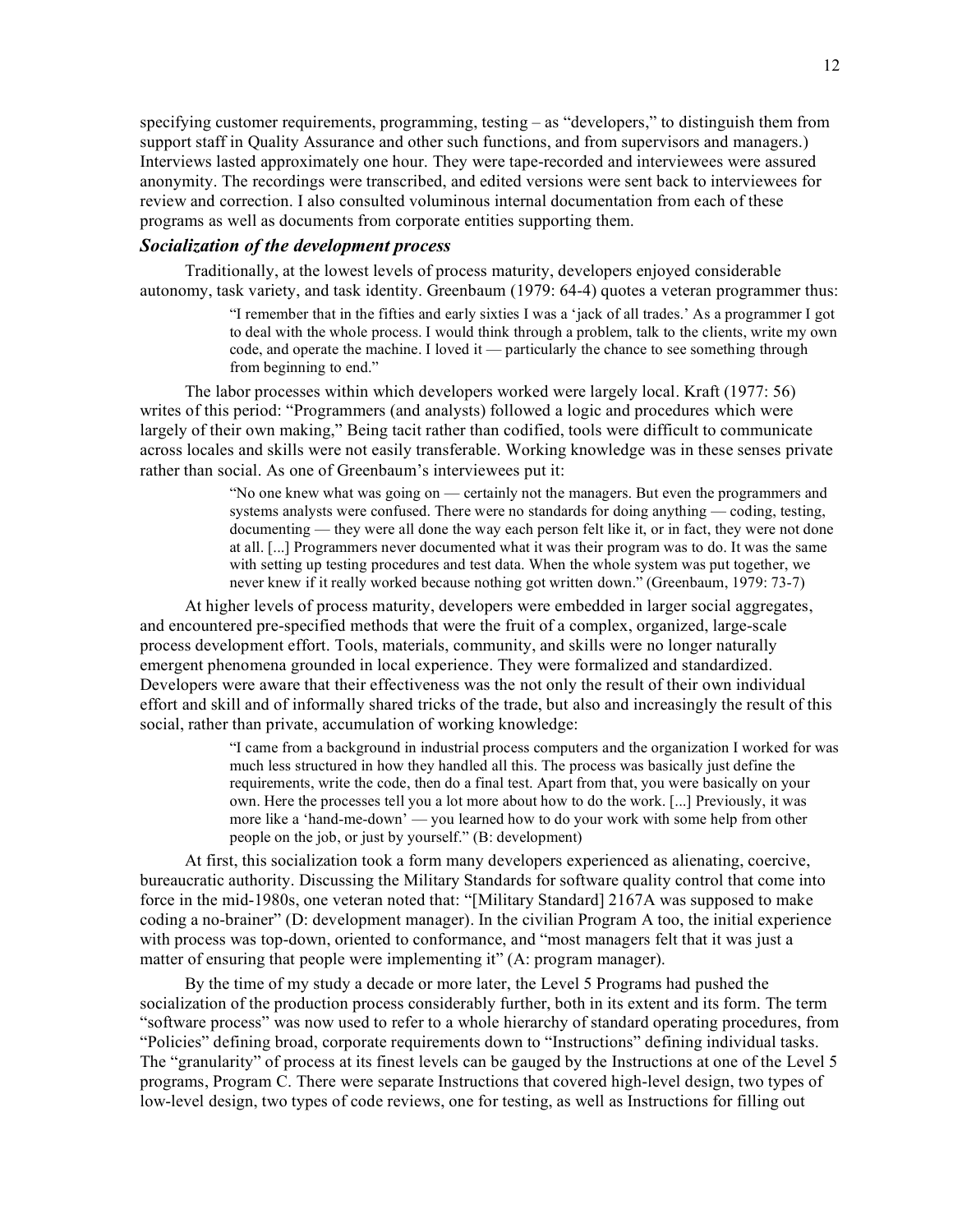Change Request Implementation forms and Root Cause Analysis forms. Each Instruction was several pages in length. They often included the specific forms to be completed as well as flow-charts detailing the sequence of associated tasks. Overall, the process documentation summed to some eight linear-feet of shelf space. In recent years, almost all of this documentation had been put on-line, along with a host of other management information and communication tools. Prescribed work-flows were being built into automated document routing systems.

If the documentation that developers were required to read was voluminous, so too was the documentation that they were required to write. In the words of one interviewee (perhaps exaggerating for dramatic effect):

> "I can write the code in two hours, but then I have spend two days documenting it! It can be very frustrating. We have to document check-in and check-out, a detail design plan, a development plan. We have to print out all the differences between the old and the new code. There's documentation for inspection and certification. There's an internal software delivery form. A test plan. And all these need to be signed. […] I used to be an independent developer for about three years. I never even created a flow-chart of my work! The only documentation I needed was a 'to do' list. So I had to change of lot of habits when I got here." (B: development)

Over the previous decade, the socialization of the development process had also taken a progressively more enabling form. Interdependence was no longer a function of bureaucratically imposed authority but experienced as collaboration within the collective worker:

> "Where I used to work before I came to GCC, the development process was entirely up to me and my manager. What I did, when I did it, what it was going to look like when it was done, and so forth, was all up to me. It was very informal. Here everything is very different. It's much more rigid. It's much more formal. A lot of people lay out the schedule, the entire functionality, and what I'm going to be accountable for — before I even get involved. [...]

> When I got here I was kind of shocked. Right off, it was 'Here are your Instructions.' 'So what does this tell me?' 'It tells you how to do your job.' I thought I was bringing the know-how I'd need to do my job. But sure enough, you open up the Instructions, and they tell you how to do your job: how to lay the code out, where on the form to write a change request number, and so on. I was shocked.

> But I can see the need now. Now I'm just one of 30 or 40 other people who may need to work on this code, so we need a change request number that everyone can use to identify it. It certainly feels restrictive at first. They explained the Instructions and the whole Program C process to us in our orientation seminar, but it's hard to see the value of it until you've been around a while. Now I can see that it makes things much easier in the long run.

I hate to say it. As a developer, I'm pretty allergic to all this paperwork. It's so timeconsuming. But it does help. You've got to keep in mind, too, that by the time we see the Instructions, they've been through a lot of revision and refinement. So they're pretty much on target." (C: development)

Socialization was visible in all four elements of the labor process, as discussed in the following subsections.

**Tools**. Formalized process created a common vocabulary – a key tool for collaboration:

"In a Level 1 organization, one without a common process, even one where there was a lot of goodwill between the functions, they wouldn't have the common vocabulary, or common definitions of key tasks, and everything would be subject to conflicting interpretation, so people would be fumbling in the dark. A common process greatly simplifies things." (C: project manager)

Memory had become objectified and collective, augmenting the stock of available tools:

"Process gives people access to assets from prior work — for estimation, for standards and procedures, and for lessons learned. In our asset library, we keep the standards and procedures of all our projects, and project managers refer back to these to use as templates. We encourage people to share and borrow." (A: quality assurance)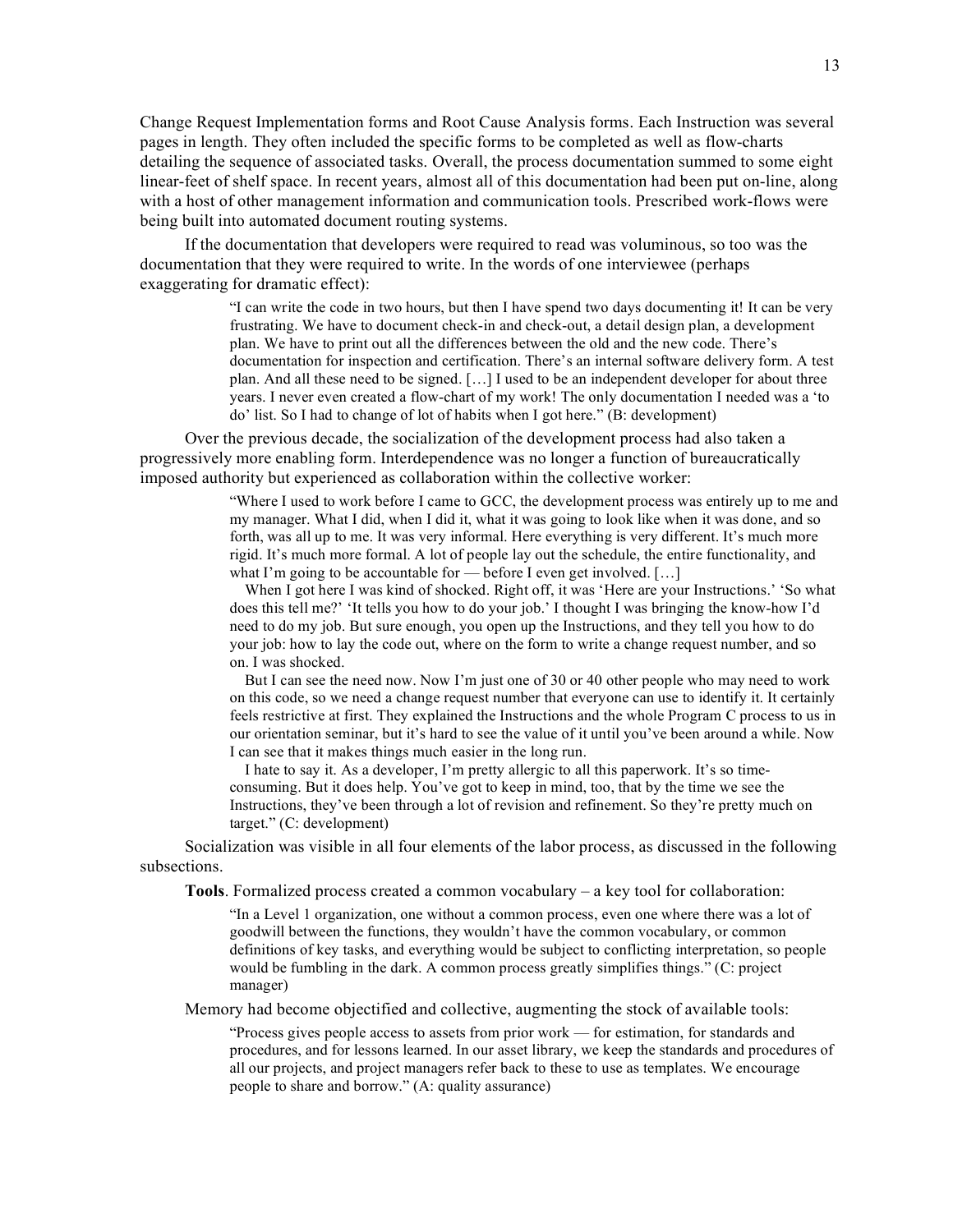"Take for example our internal software delivery procedure. At first, developers thought that this was just more burdensome paperwork. But soon they found it was a great memory system." (B: quality assurance)

The formalized process was seen as an enabling tool to the extent it leveraged similarities across projects for more effective work:

> "[E]ven when tasks are more innovative, you can still get a lot of advantage from process. You need to sit down and list the features you want in the system, and then work out which are similar and which are different from your previous work. And you need to make sure the differences are real ones. You'll discover that even in very innovative projects, most of the tasks are ones you've done many times before. Then, for the tasks that are truly novel, you can still leverage your prior experience by identifying somewhat related tasks and defining appropriate guidelines based on those similarities. They won't be precise instructions of the kind you'll have for the truly repetitive work: but these guidelines can be a very useful way to bring your experience to bear on the creative parts of the work." (B: testing, formerly with A).

Statistical process control tools were used to systematically improve the process:

"We used to be a group of hackers. If we'd have had to rebuild a system, we simply wouldn't have been able to do it because we wouldn't have had the documents. We've come a long way from that! Now we function according to a defined process and we collect data on ourselves so we can do defect causal analysis to drive continuous improvement." (A: quality assurance)

All four types of tools were distinctive in being the fruit of a socialized development process rather than locally emergent.

The CMM also functioned as a kind of tool: in Engestrom's terminology, the CMM functioned as a "more advanced model" of software development that was used to guide improvement efforts. As such, the CMM too represented a highly socialized tool, insofar as it was seen as an "industryvalidated approach" rather than merely a local initiative:

> "The CMM is helping us move ahead. Just to take an example, even if the CMM didn't exist we would need a technology change management process [a Level 5 KPA]. Of our 450 people, we have about 50 people in CM, QA, and data management. To move them from one process to another is sometimes like herding cats! The CMM helps us in that by providing an industryvalidated approach." (C: program manager)

**Object**. The object of work was brought into clearer focus and stabilized by the collective discipline of the process:

> "Our policies and procedures mean that I have better information on what we're trying to do because we have better requirements documents and better information on how to do it with Instructions etc. At Level 5 versus Level 1, I'm more confident we're all playing to the same sheet of music. Looking across the organization, process also means that managers understand better the way the whole system works, so they are all playing the same game." (C: development manager)

The object was expanded socially and temporally to include other people who would work on the software:

> "I think that our process — and even the paperwork part of it — is basically a good thing. My documentation is going to help the next person working on this code, either for testing or maintenance. And vice versa when I'm on the receiving end." (C: development)

The object was also expanded technically: the process itself became an object of developers' work:

> "Perhaps the biggest change as we've become more process mature is that it makes everyone more interested in process improvement. Take an example: now I'm working on a new software utility. Top management asked us to evaluate it, to see if we should all use it. So I've been facilitating a series of meetings with all the managers, where everyone is talking about the utilities they are using and the problems they're having. It's been great to see this kind of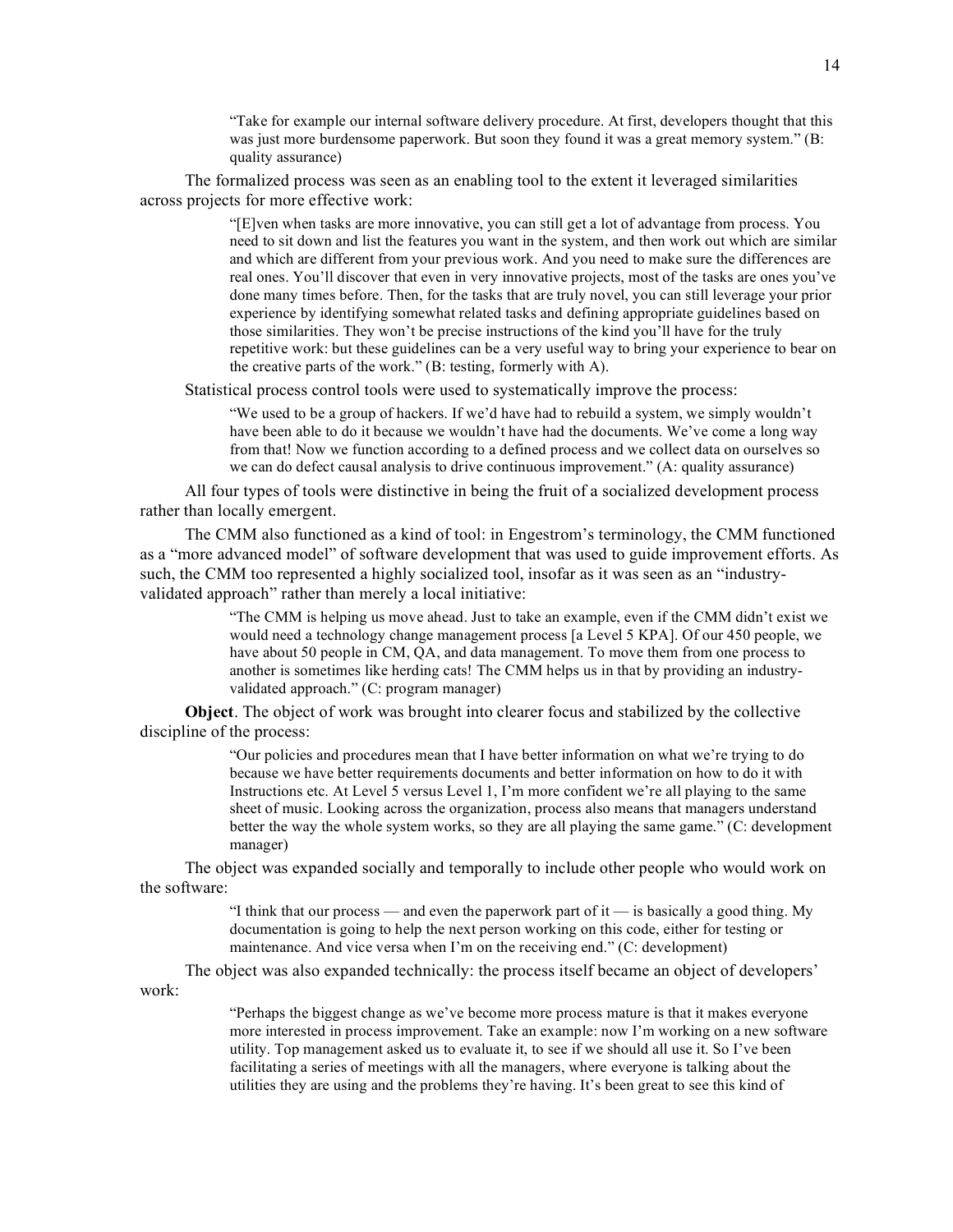problem-solving work going on. That's the effect of having a defined technology change management process [a CMM Level 5 KPA]. CMM got this process going for us." (D: logistics)

**Community**. Process maturity also brought greater rationality, both formal and substantive, to the structuring of the collective worker, in three sets of relations: staff/line, horizontal, and vertical.

With process maturity, new staff functions such as Configuration Management and Process Engineering emerged, and new line/staff relations were created. Quality Assurance (QA) illustrates the new relations. In the past, QA was often remote from the daily work of developers, arriving on the scene at the end of the work cycle to inspect the output. QA's role evolved with process maturity to (a) a greater focus on process quality rather than only product quality, (b) greater responsibility for infusing process rather than only auditing it, and (c) a closer and more collaborative relation with the line departments:

> "QA is not a policeman! QA is there to help the project identify the processes you need, tailor existing ones to your needs, learn that process, and do a check to see if you're using it. If I find a problem, it's my job to help the project work out how to address it and how I can help." (B: quality assurance)

In the community's horizontal relations, greater specialization went hand in hand with more systematic coordination and integration:

> "Process means that people play more specialized, defined roles, but also that these specialists get involved earlier and longer as contributors to other people's tasks. If we analyzed the way a coder uses their time, and compared it with comparable data from, say, 15 years ago, we'd find the coder doing less coding because of more automated tools. They'd be spending more time documenting their code, both as it was being built and afterwards in users' guides. They'd be spending more time in peer reviews. And they'd be spending more time in design meetings and test plan meetings. As for testers […] now the testers are more involved in system concept definition and requirement definition activities." (A: quality assurance)

Organization-wide processes of coordination were made more visible:

"A well-defined process gives you a kind of map of the whole enterprise." (B: quality assurance)

"The overall process is more intelligible now. All the organization charts, the people, the processes and documents, and the minutes of various groups are on the website." (C: program manager)

The collective worker expanded to encompass the client organization:

"There's a great focus now on 'accountability' all through the system. We are expected to be more aggressive in pushing back when things are inconsistent with our processes. And that goes down to our project managers. Instead of simply supporting our customer management counterparts, the project managers have to be willing to push back. That's changed the tone of some of our monthly unit review meetings with the customer. This culture change goes right down to the staff. In general, we try to buffer the staff from these issues, but if they get instructions that violate our processes, they have to push back too." (C: program manager)

In the community's vertical structuring, formalized process meant that the parochial concerns of subgroups and individuals and the resulting conflicts were drawn into the open. These concerns became the objects of collective scrutiny and thus less covert:

> "We say it's important to document software errors, but that's hard to sell. Developers are used to just doing the corrections, and the testers hate the documentation too. But we try to sell the testers on this by explaining that this way they can get credit for the problems they find. And we try to explain to them that if we document the errors, we can track them, and if errors recur, we can find root causes. That will help us convince the developers for example, that a given module has too many problems. When it's documented, it's less personal, and it helps the dialogue with the developers. But you also have to ensure that managers won't use the data punitively." (B: testing, formerly with A)

"I think formalized process and metrics can give autocratic managers a club. But it also gives subordinates training and understanding, so it makes the organization less dependent on that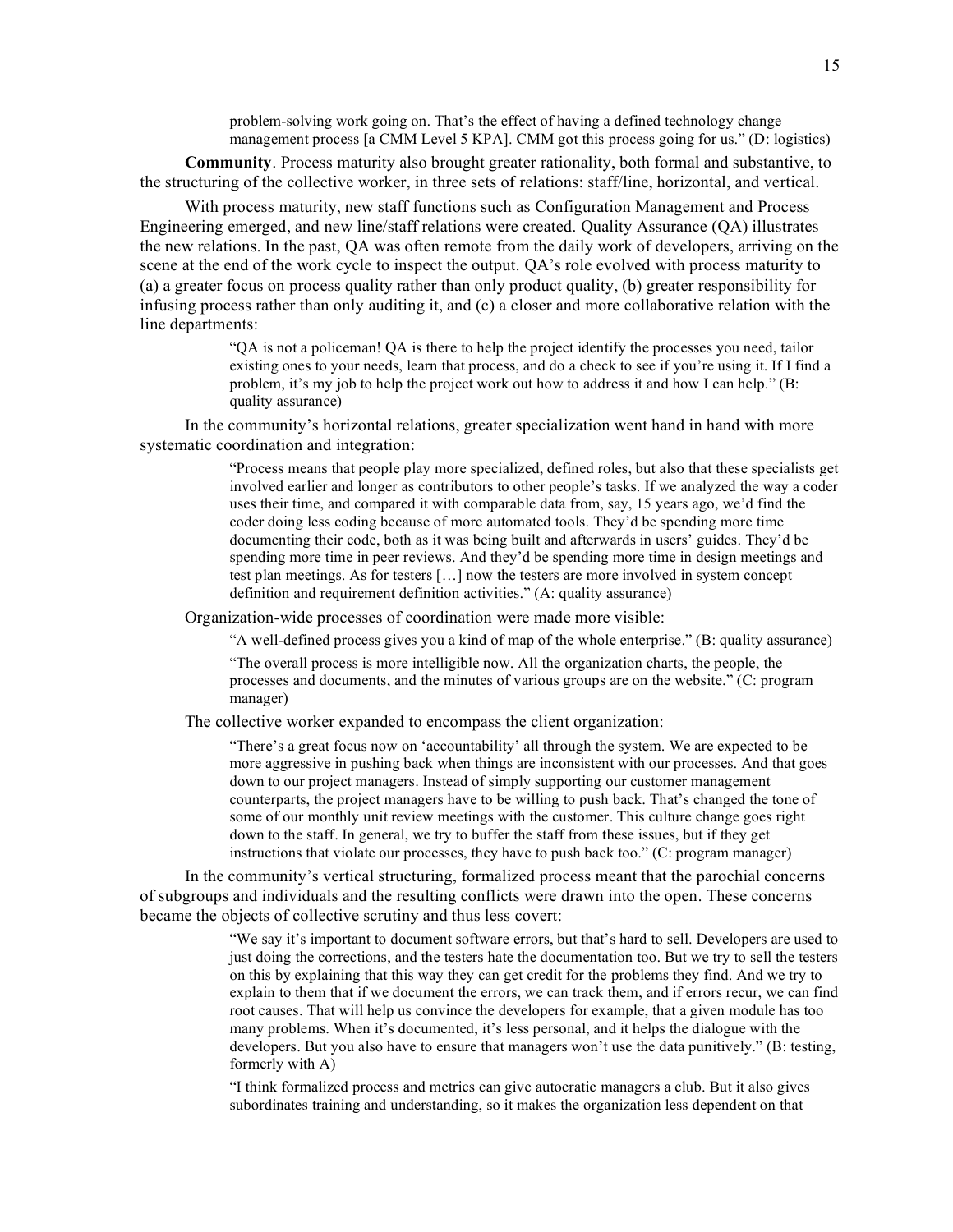manager: he can be replaced more easily. Before I came to GCC, I worked for one of the most autocratic managers you can find. It was always, 'And I want that report on my desk by 5 p.m. today,' with no explanation or rationale. Compared to that kind of situation, an organization with a more mature process leaves a lot less room for a manager to arbitrarily dictate how you should work and when work is due. And a more mature process also means that there are more formal review points, so any arbitrary autocratic behavior by a manager will become visible pretty quickly." (D: quality assurance)

At higher levels of process maturity, formal procedures were more numerous, but developers had more opportunity to participate in defining and refining them. Through a formalized "Tailoring Cycle," software development standards and procedures ("S&Ps," of which there were over 100 at Program A) were modified for each project with the participation of the developers themselves:

> "People have to be a part of defining the process. We always say that 'People support what they help create.' That's why the Tailoring Cycle is so important. As a project manager, you're too far away from the technical work to define the S&Ps yourself, so you have to involve the experts. You don't need everyone involved, but you do need your key people. It's only by involving them that you can be confident you have good S&Ps that have credibility in the eyes of their peers." (A: project manager)

> "When S&Ps are chosen for a project, the rule is that they have to be sent out to everyone affected for review. And sometimes we give some pretty negative feedback! I remember I wrote on one draft, 'Hey, you've forgotten to tell us how to get out of bed in the morning and how to brush our teeth!' It was way too detailed and rigid. Those kinds of things get shot down pretty quickly. Over a period of years, people learned how to write procedures that were reasonable for our work environment. [...]

> When I managed software development on one of our bigger projects, I asked all our software developers to help me tailor our S&Ps. The GCC people knew the drill, but we also had some other contractors working on this with us [...] and they would say, 'No, just tell me how you want us to do this.' About a year into the project, I remember one of the contractors who had complained the most about this extra work coming to me to thank me, saying, 'If you'd have written these, I would have just ignored them. But since I helped write them, I've felt duty bound to follow them.'" (A: development)

The Tailoring Cycle was not the only vehicle for participation in process definition. In Programs C and D, Software Engineering Process Groups (SEPGs) also served this purpose. In recent years, the SEPGs had put increasing weight on encouraging suggestions for process improvement from lower-level staff. Moreover, many departments in all four programs had process improvement teams. Whereas these teams were sparse and temporary in the two less mature programs, they were ubiquitous and on-going in the two more mature programs.

**Workers**. Process encouraged a shift from a traditional form of training — apprenticeship towards something more systematic. Apprenticeship is a mode of learning that is appropriate and necessary when knowledge is the local, tacit, private property of the artisan-craftsman (see for example Sacks, 1994; Lave, 1988). A more socialized production process relies on forms of knowledge that are more codified and on forms of training that can thus be more rationalized. Going back a couple of decades, this transformation began with the shift to formal university training requirements for development jobs; more recently, under the pressure of CMM, the transformation continued with the further rationalization of the acquisition of firm-specific skills:

> "We've developed a formal mentoring program. There's a checklist of the key processes everyone needs understand, and every new person is assigned a mentor whose job it is to explain each of these in turn. The checklist is audited by QA." (A: testing)

> "We had an informal training and mentoring program, and when we got serious about the CMM, we wrote it down. Writing the process down has had some great benefits. It's made us think about how we work, and that's led to improvements. For example, formalizing the training program has helped bring some outliers into conformance." (C: training)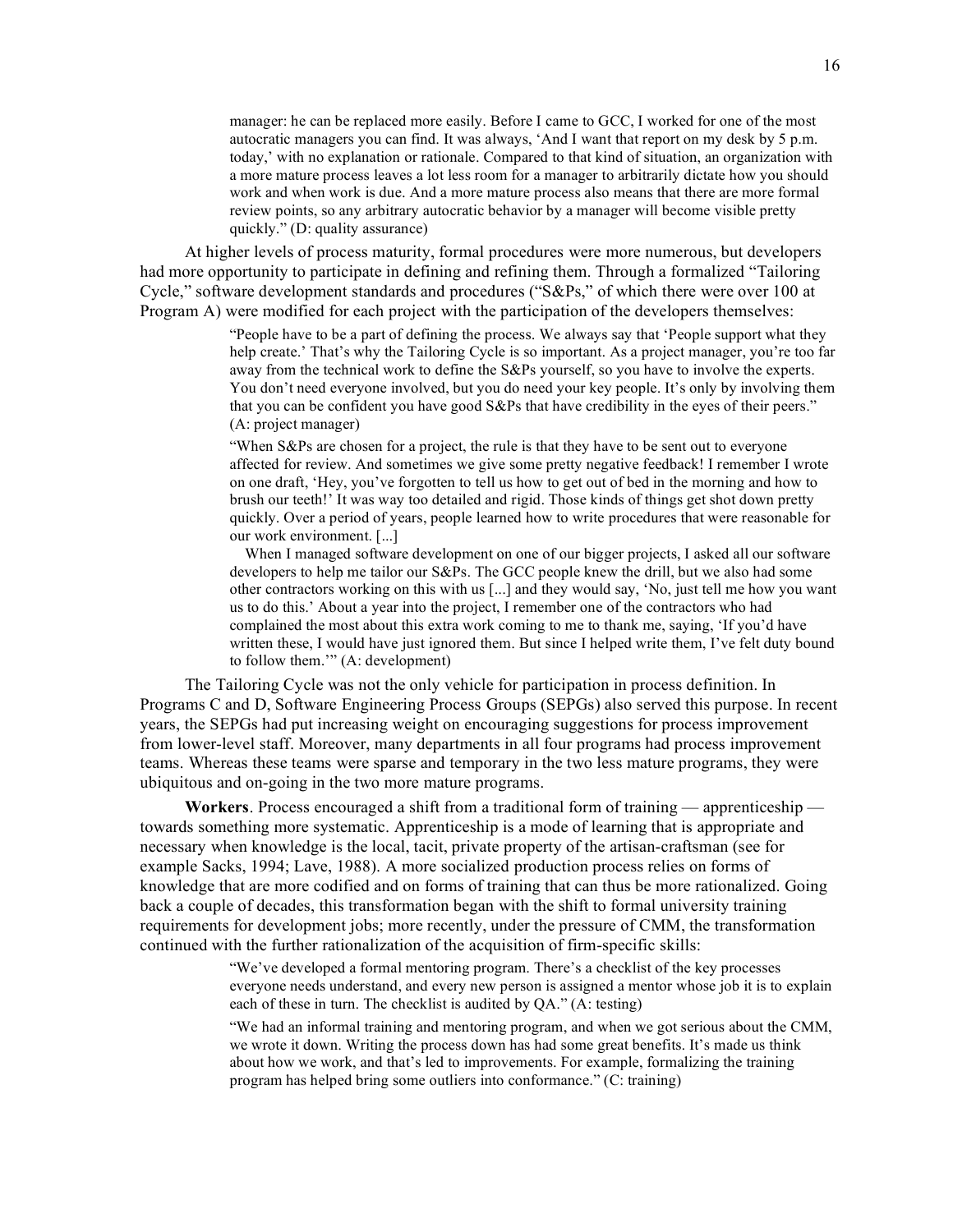Through its multiple effects on the other elements of the labor process, process maturity led to a changed subjective identity among developers — towards a more interdependent self-construal (Markus and Kitayama, 1995). The collective worker was not longer merely objective, but now also a lived reality. What mattered to these professionals' self-esteem and identity was now not so much their individual efficacy as their collective efficacy (Bandura, 1997; Gibson and Earley, n.d.). In my interviews, "we" tended to replace "I" as the subject of work, because people increasingly saw themselves as part of a collective effort. The ratio of mentions of "we" to mentions of "I" in my interview notes was 1.83 in Program A and 1.95 in Program C (the two Level 5 programs), and 1.29 in Program B and 1.44 in Program D (the two Level 3 programs). Interviewees expressed their experience of the shift:

> "Here, I'm just a small part of a bigger project team. So you don't do anything on your own. It's a collaborative effort. So there has to be a lot of communication between us. And the process is there to ensure that this communication takes place and to structure it. The process helps keep us all in sync. In a small organization doing small projects, you have a lot of flexibility, but there's not much sharing. You're kind of on your own. Here, I'm just a small part of a bigger project team. So you don't do anything on your own. It's a collaborative effort." (C: development)

> "Developers want above all to deliver a great product, and the process helps us do that. What I've learned coming here is the value of a well thought-out process, rigorously implemented, and continuously improved. It will really improve the quality of the product. In this business, you've got to be exact, and the process ensures that we are. You have to get out of hacker mode!" (A-14) "Some programmers here used to be very isolated. We had one fellow who just sat in his cube all day from six in the morning till two in the afternoon. Many of us didn't even know his name! But the process here drew him into team meetings and into new conversations. Eventually we even got him helping with training." (B: development)

More concretely, this new self-construal emerged through a mix of adult socialization (e.g., Kohn and Schooler, 1983) and "attraction-selection-attrition" (Schneider, 1987). On the effects of the former, we have the testimony quoted earlier of "But I can see the need now" (C-13). In Program D, one interviewee described his experience in these terms:

> "I was not originally a believer in this process stuff. I remember seeing coding guidelines when I joined the Program D. I just threw them into a corner. But a year later, I found that my code didn't make it through the code checker, and that got me to reconsider. So I went to some CMM training a few years ago — and I've been converted! Most of the developers and leads are being dragged into process kicking and screaming. Any coder would rather just hack." (D: process engineering)

(See Conn, 2002, for discussion of the process of developer socialization in another software factory.) On the importance of attraction-selection-attrition, two excerpts are illustrative:

> "You won't fit in well here if you don't like structure, you prefer working by yourself, you don't like getting suggestions from other people, or you don't like taking responsibility for your work and for making it better." (A: testing, formerly with A)

"We still have to deal with the 'free spirits' who don't believe in process. […] Most of them adapt, although some don't and they leave." (C: process engineering)

## *A new professionalism*

This more interdependent self implied a corresponding mutation in the nature of developers' notion of professionalism. Some aspects of professionalism were preserved, while some were significantly transformed – in a socialized direction.

On the one hand, process leveraged traditional values of professionalism, including the appeal to individual pride in the results of one's own work:

> "We appeal to people's sense of professionalism, saying something like, 'We're all professionals. And as professionals, we're both pretty mobile *and* committed to high quality work. Since I may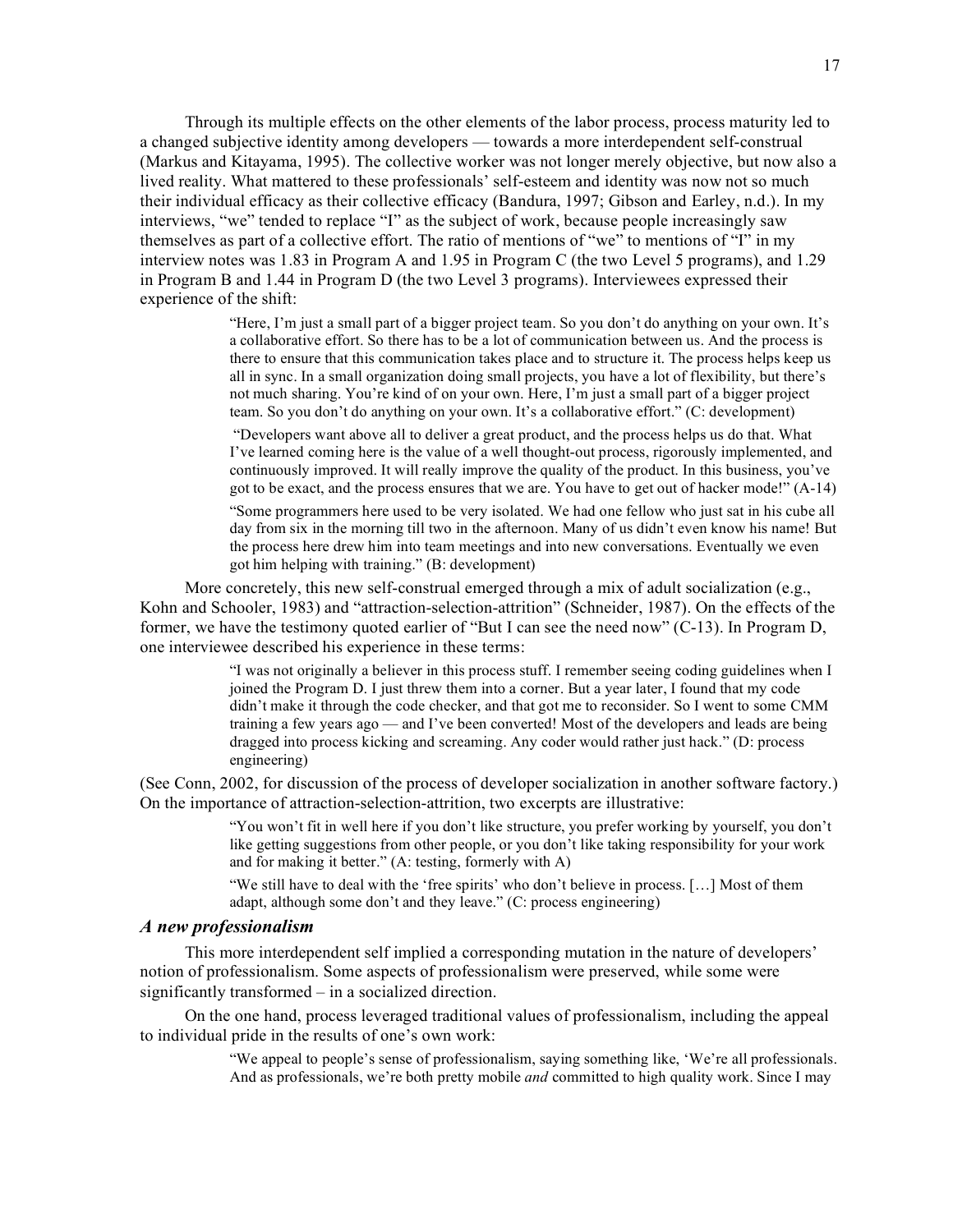leave here at some point, even soon, it's my duty as a professional to give the organization the documentation it needs to continue serving the customer.'" (B: quality assurance)

"Our process makes for better testing, which means earlier detection of problems, which in turn makes the life of the programmer a lot easier and avoids a lot of embarrassment." (B: department manager, formerly with A)

On the other hand, however, process seemed to encourage a broadening of professionalism, its socialization beyond the closed, "guild" form it has often taken. Whereas traditional conceptions of professionalism give great weight to the individual practitioner's judgment and thus to their autonomy — if not economic autonomy, at least technical decision-making autonomy (Freidson, 2001) — process maturity encouraged the emergence of a more collective professional subject. This mutation is particularly significant because it appeared to moderate the traditional tension between professional autonomy and bureaucratic authority:

> "Usually people run away from audits. But amazingly, recently we've seen several projects volunteering — they want to show off their accomplishments and process capabilities."  $(A:$ process engineering)

"The Improvement Team's work [...] made everyone realize that there are real business benefits to sharing information — instead of just worrying about your own rice bowl. I'm your [internal] customer, so I need you to understand my requirements. And the effect has been to make people interested in improving their own operations on their own, even without management being involved or pushing them." (D: logistics)

Professionals tend to have strong ties to and identify with their occupational community (Gouldner, 1957; Van Maanen and Barley, 1984) Interviews suggested that the greater process maturity strengthened both developers' professional-cosmopolitan orientations and their bureaucraticlocal orientations. Insofar as the object of their work expanded to include process, at least some developers read more industry journals and attended more conferences, in particular those focused on process issues. Simultaneously, they were drawn into more discussions around these process issues with hierarchical superiors and with staff from other GCC units.

## *Socialization versus valorization*

The progressive socialization of the labor process in software development was simultaneously stimulated, retarded, and distorted by the valorization process. On the one hand, process improvement and CMM certification efforts were stimulated by senior management's conviction that these would help profitability; but on the other hand, progress was limited by (a) contradictions between the pursuit of technical performance (use-value) and profit (exchange-value), (b) the competitive rivalry between firms that undermined their collaboration, (c) the tension between corporate interests and the collective interests of its employees, and (d) the tension between the collective nature of work and the individualizing effects of the wage relation. In aggregate, the centrifugal effects of valorization appear to have been weaker than the centripetal effects of socialization, but the former were strong enough to make progress of socialization halting and uneven.

**Technical performance versus profit.** Clearly, part of the CMM effort was "for show," responding to symbolic legitimacy pressures rather than technical performance pressures. As such, it sometimes led to a decoupling between formal process and daily practice (as described by Meyer and Rowan, 1977). Comments such as these were common in the two Level 3 Programs but rare in the two Level 5 Programs:

> "We do have written processes, but some are not always used consistently. They are not always being used by the developers. They are not always used by the program managers in their regular reviews." (B: process engineering, formerly with A)

"The evaluation and CMM SCE forced us to update our documents. We didn't really change anything in how we work though." (D: developement)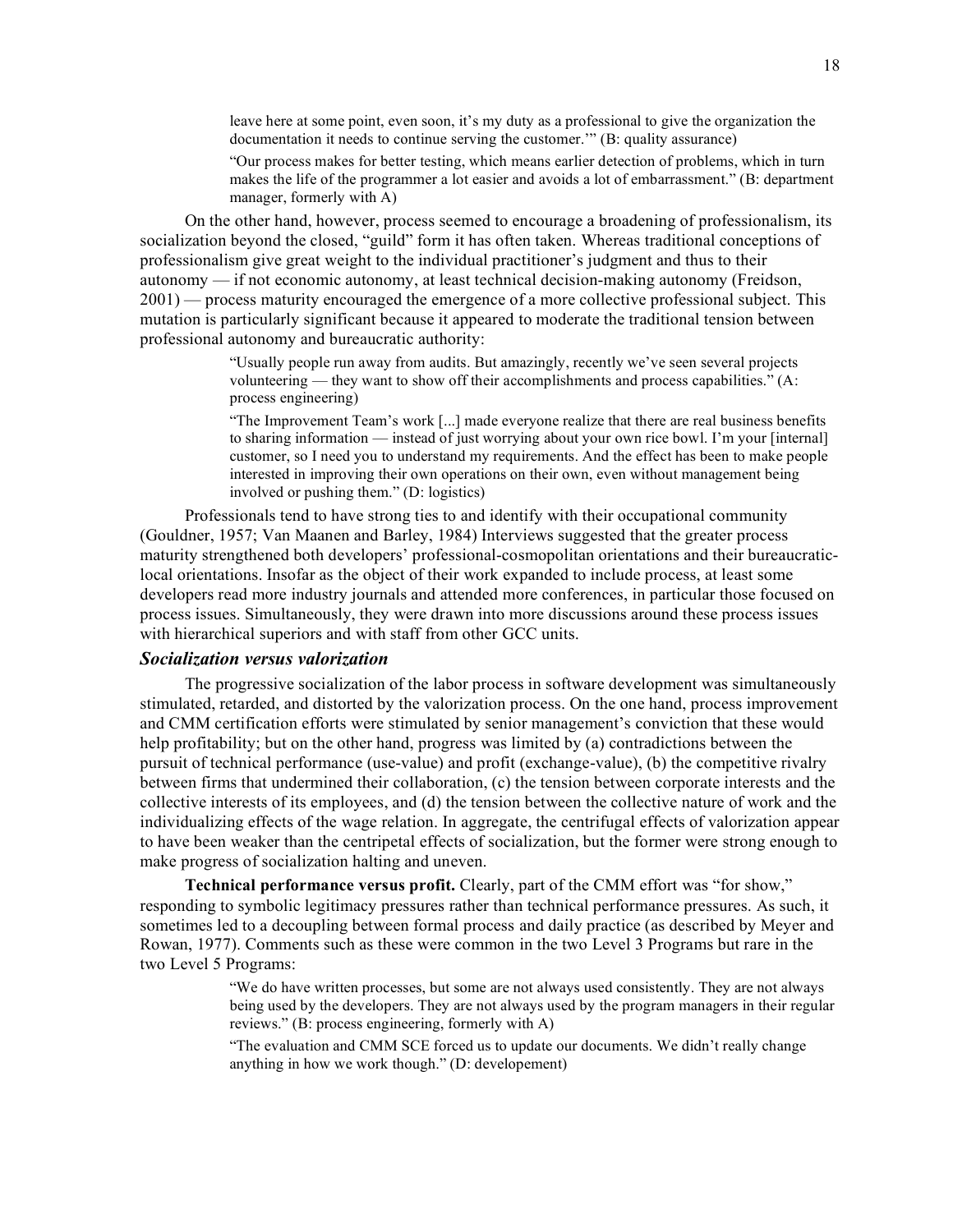In part, this symbolic/technical tension reflected a deeper contradiction between use-value and exchange-value. Interviewees were often aware that their labor process improvement efforts were at risk of being overridden by a higher, valorization imperative:

> "One key challenge is maintaining buy-in at the top. Our top corporate management is under constant pressure from the stock market. The market is constantly looking at margins, but Government business has slim margins. That doesn't leave much room for expenditures associated with process improvement — especially when these take two or three years to show any payoff." (C: process engineering)

"As I see it, GCC is a corporation, and that means it's run for the benefit of the major stockholders. So top management is incentivized to maximize dollar profits. Quality is only a means to that end, and in practice, quality sometimes gets compromised. I used to be a technical person, so I know about quality. But now I'm a manager, and I'm under pressure to get the product out — come what may. I just don't have time to worry about the quality of the product. I have a manager of software development under me who's supposed to worry about that." (D: development manager)

"It's hard to convince people that improving the process will help us get or keep business. [Referring to the recent downsizing of Program A:] We had a world-class process, and look what happened to us! Jobs in an organization like this depend a lot more on the vagaries of contracting than on our process excellence." (A: department manager)

The contradiction between socialization and valorization was particularly visible to the interviewees in the form of missed opportunities for process improvement:

> "We could do better at capturing and using lessons learned. We have all the vehicles for doing it — presentations, newsletters, databases. But it takes time. And there are so many competing priorities. In the end, it's all about profit and meeting schedules!" (laughs) (A: project manager)

"We do ask project teams to do a Lessons Learned report at the end of the project. We post the results on the database. But there's no staff support for the process." (A: quality assurance)

This contradiction was also visible in the gap between the expanded object of work as a usevalue and limited tools available to employees for tackling this new object:

> "All these forms have a valid purpose, but it takes so long to fill them out that it just doesn't seem very efficient. We really need a lot more automation in doing all this." (B: development)

> "There's no doubt that more process maturity means more paperwork. Some of it is good, and some of it is an impediment, especially from a productivity point of view. Unless we have the tools to automate this documentation, it has to slow us down. We still don't have the right tools." (C: project manager)

"The key issue moving forward, I think, is that we still don't have the resources we need to devote to process. A program of this size should have a full-time staff dedicated to our internal process maintenance." (C: quality assurance)

**Collaboration versus competitive rivalry.** The weight of the valorization imperatives was also visible in tensions that disrupted collaboration with clients:

> "The biggest problem here has been the customer and getting their buy-in. At Program A, our customer grew towards process maturity with us. Here [at Program B], we started with a less mature client. Some of the customer management even told us that they didn't want to hear about QA or our quality management system — they saw it as wasteful overhead. When you bid a project, you specify a budget for QA and so forth, but if they don't want to pay, you have a resource problem. And once you get the contract, then you start dealing with specific project managers within the customer organization, and these managers don't necessarily all believe in QA or simply don't want to pay for it out of their part of the budget. On the Y2K project, the customer kept changing standards and deadlines. Basically, we were dealing with a pretty process-immature customer, and that made it difficult for us to build our process maturity. Things have improved considerably since then." (B: process engineering, formerly with Program A)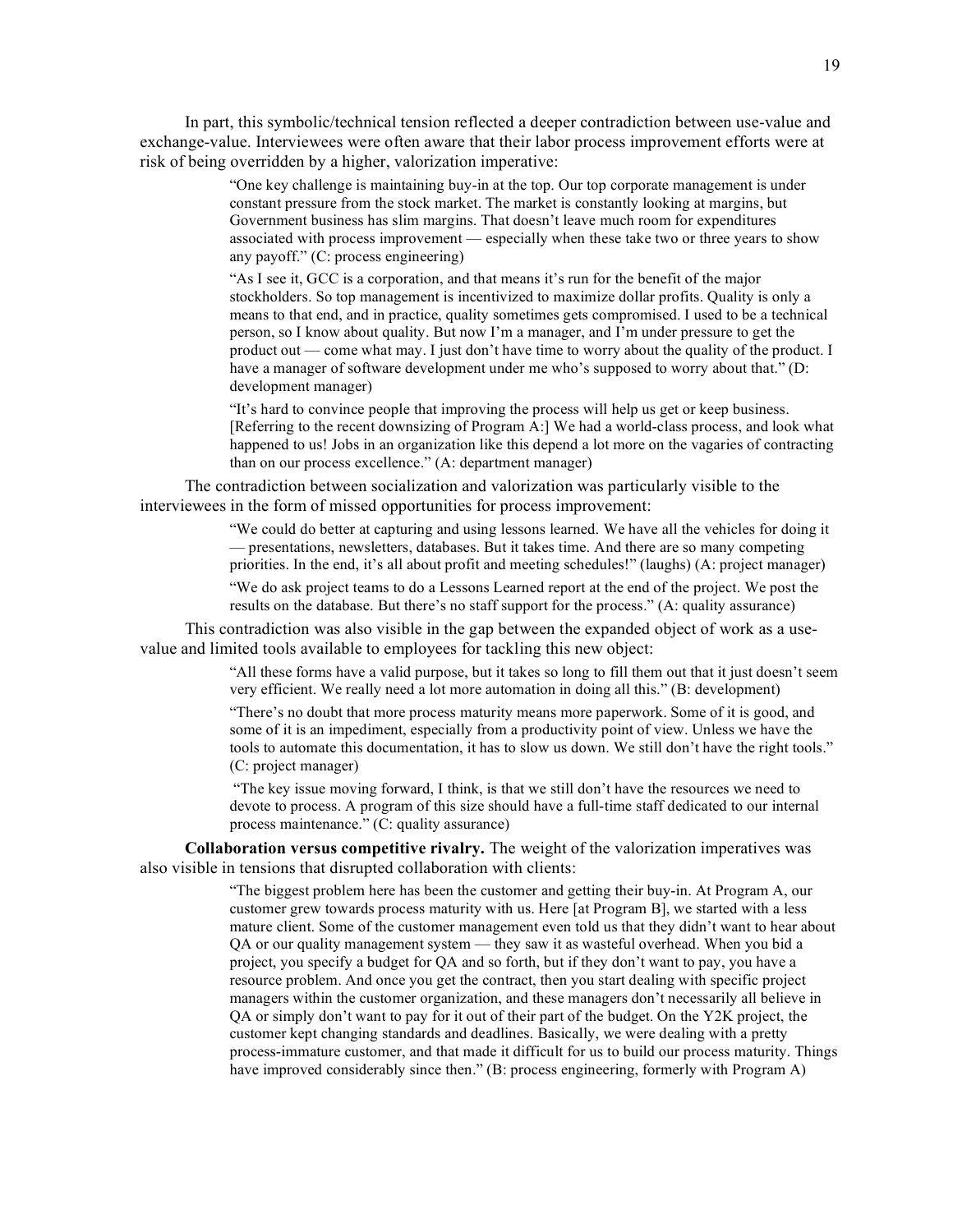**Employees' interests versus corporate interests.** GCC managers understood that process maturity required a high level of employee participation. But the vertical authority structure that expresses the wage relation created a constant risk that managers would veer off into coercion:

> "We didn't initially have any questions on the employee survey about your boss. Frankly, people were worried that managers might retaliate. But now we do, and we find the data very useful in surfacing management problems. The earlier rounds of the survey did show some big communications problems in some groups. Counseling often helped, and in some cases, we moved people out to other positions." (A: program manager)

**Collective nature of work versus individual wage relation.** The contradiction between the collective and collaborative requirements of effective process (the use-value aspect) and the individual and competitive nature of the employment contract (the exchange-value aspect) was visible in concerns voiced by some interviewees about job security:

> "If you have a good process, then people become like widgets you can stick into it, and everyone knows what their job is. Obviously that's a big advantage for the organization. [...] On the other hand, it also brings some fear for job security. It does make my job as a programmer easier to fill." (B: department manager, formerly with A)

This contradiction also helps explain a certain disinterest and passivity on the part of some developers:

"I follow the rules because they are there." (B: development)

"By and large, people just accept the Instructions pretty passively." (C: development manager)

"It's hard to scare up much process improvement effort from the troops. Almost all the process improvement activity comes from people assigned to that task." (C: training)

**Overall.** The overall result of the socialization tendencies and valorization counter-tendencies was an uneven process of socialization – an unevenness visible in variation across individuals:

> "We still have to deal with the 'free spirits' who don't believe in process. These are typically people who have worked mainly in small teams. It's true that a small group working by itself doesn't need all this process. But we rarely work in truly independent small teams: almost all our work has to be integrated into larger systems, and will have to be maintained by people who didn't write the code themselves. These free spirits, though, are probably only between 2% and 4% of our staff. We find some of them in our advanced technology groups. We have some in the core of our business too, because they are real gurus in some complex technical area and we can't afford to lose them. And there are some among the new kids coming in too: many of them need convincing on this score. Most of them adapt, although some don't and they leave." (C: process engineering)

#### **DISCUSSION AND IMPLICATIONS**

This paleo-Marxist version of activity theory also has implications for a number of related themes in current research on work and organization:

**Tools.** The paleo view highlights the tension between socialization expressed in the progressive differentiation and integration of tool makers and tool users and the persistent valorization pressures that encourage firms to design and use tools to coerce more effort from recalcitrant users. This perspective suggests that there is something terribly one-sided about the current fascination with tacit knowledge (see also Adler, 1996; see also Hedlund, 1994: 76; Zollo and Winter, 2002). In the most common construal (stemming from Polanyi), tacit knowledge is individual and private; in an alternative construal, tacit knowledge can be collective, the property of a community of practice; but in either case, tacit knowledge is essentially local, the antithesis of universal, socialized knowledge. Tacit knowledge is often illustrated by reference to the difficulty of articulating our knowledge of how to ride a bicycle. As I write this, the Tour de France has just concluded, and Lance Armstrong won for the fifth consecutive time. The amount of formal, articulated, engineering and scientific knowledge that has been invested in perfecting his riding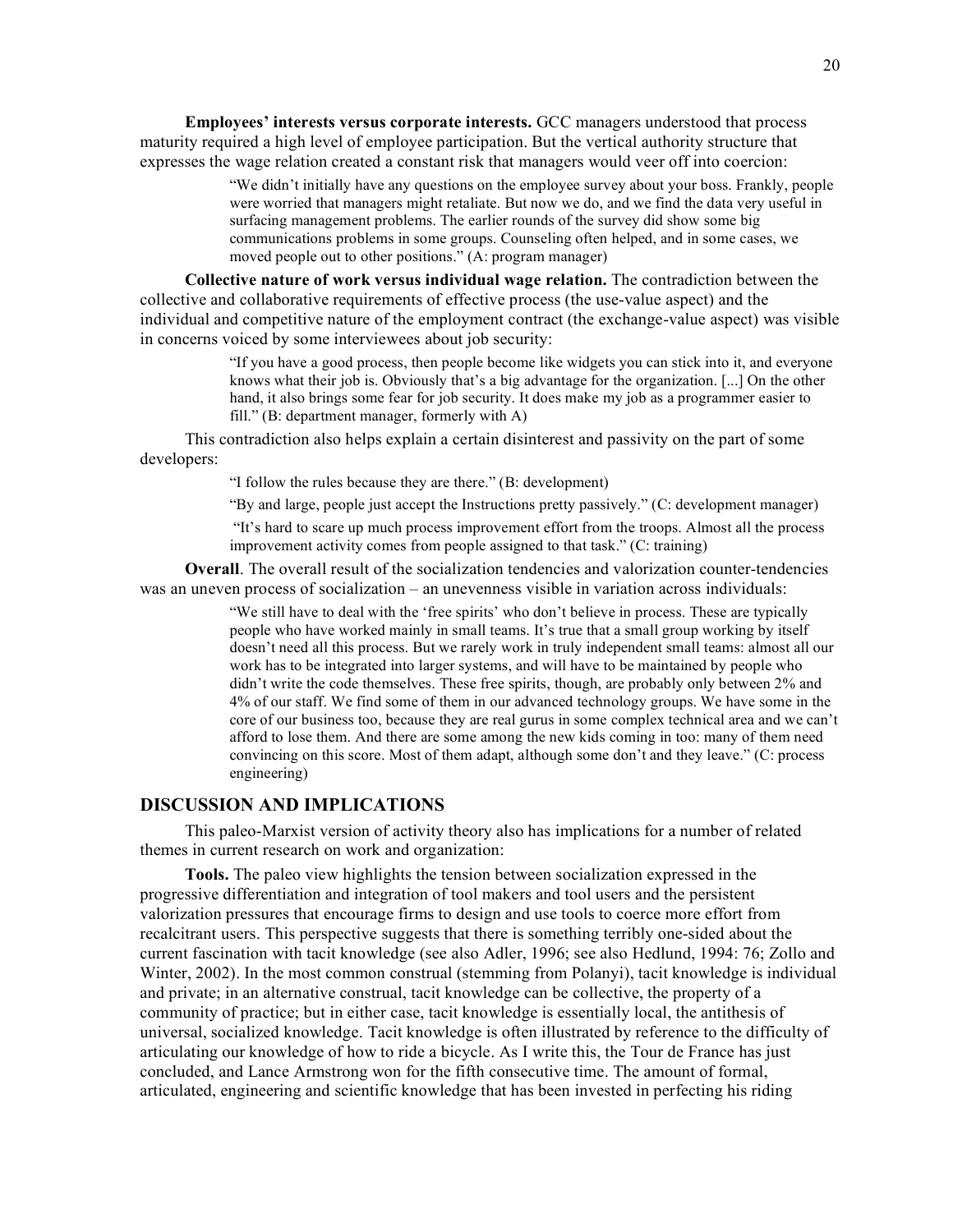technique, his bicycle, his training program, his team's organization, and so forth is massive. Clearly, there is a tacit dimension to Armstrong's performance; but just as clearly, theory should acknowledge the emergence of the whole field of sports science, and the deep transformation of the structure of knowledge that is its corollary.

**Object.** The basic object contradiction is between the progressive expansion and enrichment of the object viewed as a technical challenge and the narrowness and poverty of profit as an object. This tension is visible in numerous studies of Total Quality Management: management encourages workers to invest themselves in process improvement, but profit imperatives deter management from acting on the resulting suggestions. In part, the contradiction is captured in institutionalization theory (Scott, 1995; DiMaggio and Powell, 1991), as a tension between technical and legitimacy constraints; but institutionalization theory has not always been explicit about the deep ambiguity of "technical" constraints under capitalist conditions: it has often conflated the use-value and exchange-value aspects of the technical domain. As a result, even though institutionalization theory has identified the role of social construction in the symbolic legitimacy domain, it has tended to "naturalize" the technical-task domain.

**Community.** The case sketches highlighted the persistent, contradictory coexistence of enabling and coercive features of modern organizational forms. This analysis sits uneasily with the broad architecture of current organization theory. Organization theory has long been split between "rational" and "natural" systems views, and within the latter, split between consensus and conflict approaches (Scott, 2003). Perhaps organizational research would advance more fruitfully if, instead of playing these perspectives off against each other as if they were incommensurable paradigms, we acknowledged that each reflects part of the whole picture, and focused our research more systematically on understanding their interrelations. To take an example, research on teams in organizations might advance more fruitfully if teams were seen both as a high-performance organization design and as a form of normative and concertive control, and if the tension between the two aspects brought into focus as an object of study.

**Workers**. The preceding cases suggested that firms' attempts to strengthen collaboration and coordination have profound effects on workers' self-construals. Marx's linkage of objective and subjective socialization is developed and extended in Elias's (2000) discussion of "figuration," and this perspective is emerging as a fruitful avenue for organizational research (Van Iterson et al., 2002). Even though valorization pressures limit the trend, we see knowledge-intensive firms such as GCC encouraging the emergence of new forms of collectivism, ones that we might interpret as differentiated from traditional collectivism by their lower power-distance (Triandis and Gelfand, 1998) and/or by their coexistence with high individualism (Kagitcibasi, 1997). This suggests that our theories of motivation may also need expansion. When firms mobilize the collective worker to ensure a more effective labor process, and when workers respond by internalizing this community, then autonomy – whether of the individual or of the self-directed team – becomes less salient as a source of motivation in job design: collaborative interdependence may activate more collectivistic sources of motivation.

# **SOCIALIZATION AND SKILL IN HISTORICAL PERSPECTIVE**

In conclusion, let us return to the starting point: the future of critical research on work organization. Others have criticized Braverman and the earliest labor process theory research for ignoring factors such as class consciousness, the role of workers' power in shaping work and skill, the limited diffusion of scientific management techniques, and gender and other social and discursive forces in shaping the social construction of skill categories (for recent reviews of criticism and debate, see Wardell, 1999; Grugulis, Willmott and Knights, 2001). By contrast, the preceding discussion of the Census occupation data and the case sketches suggest a very different critique, one that demands a theory that accounts for both a long-run increase in average skill levels and a profound change in the form of skill.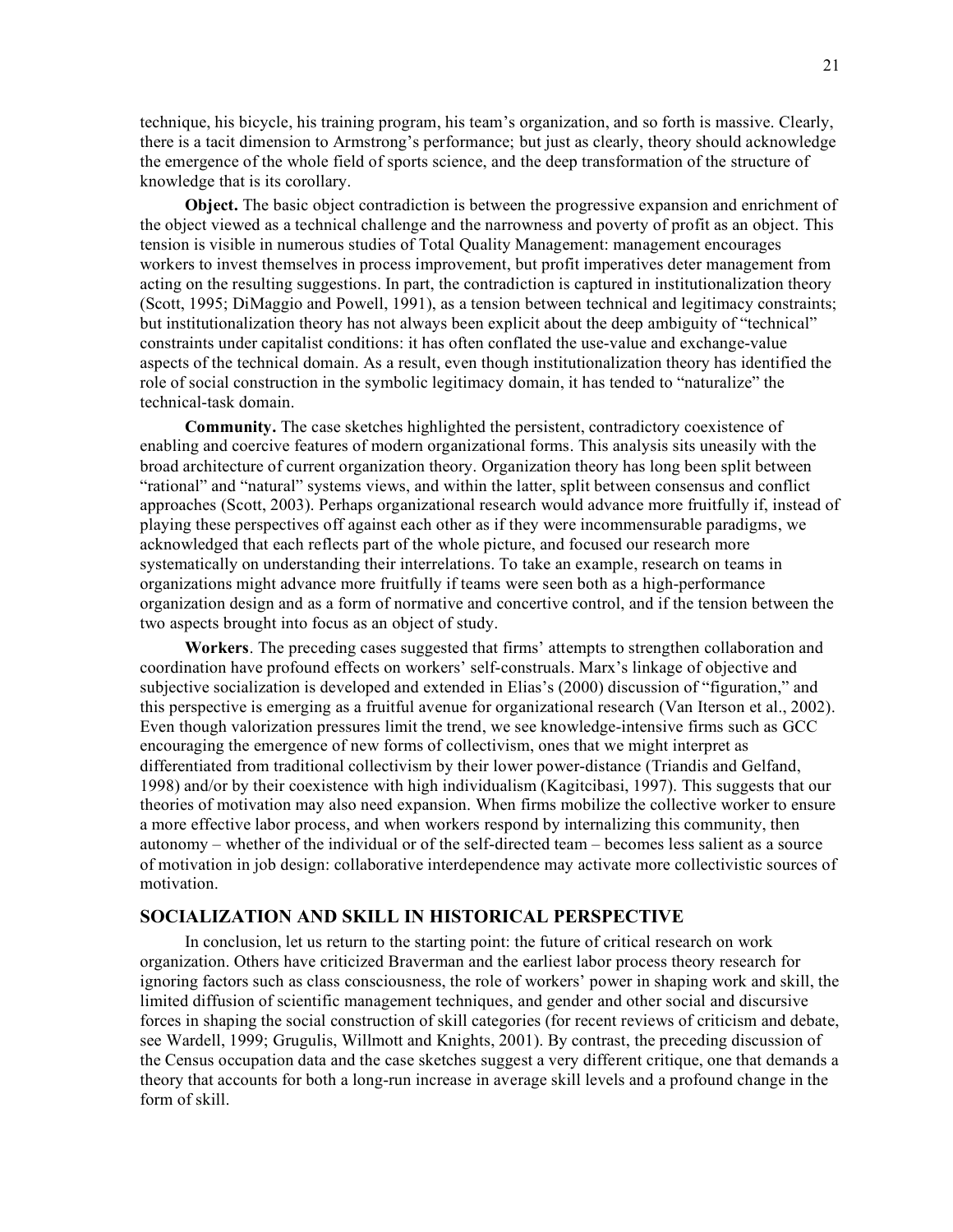The key to an effective response to this challenge lies, I have argued, in restoring the causal weight of technology -- the forces of production -- in our account. Whereas neo-Marxist labor process theory focuses on the role of capitalist relations of production in shaping work organization, the paleo-Marxist approach I have proposed situates skill and work organization at the intersection of the forces and the relations of production, influenced by both.

On the one hand, under the impact of the progressive socialization of the forces of production, tasks become on average more complex, and there is a progressive differentiation of roles and increasing collaborative interdependence at various levels: between workers (team work), work units (process management), hierarchical levels (employee involvement), specialized functions (crossfunctional teams), and firms (supplier partnerships). Yes, the autonomy and nobility of traditional crafts are trampled underfoot in this process; but the larger mass of workers often find the complexity of their tasks increased and their work relations broadened. Increasing proportions of men and women are drawn into mixed-gender, interdependent work relations. Workers are drawn from local isolation into the web of globalization, which (*pace* neo-Marxist theories of dependency) also tends to increase work complexity and broaden relations in developing countries (as in the paleo-Marxist account offered by Warren, 1980).

On the other hand, and in contrast, the persistence of capitalist relations of production has a fundamentally ambiguous effect. The capital relation of competition sometimes stimulate the advance of the forces of production, but sometimes oblige firms to sacrifice long-term for short-term gains, and systematically oblige them to privilege owners' private benefits over broader social benefits. Tentative moves towards inter-firm collaboration are both stimulated and undermined by competitive rivalry. The wage relation privileges owners' interests over workers'. As owners' agents, managers sometimes find it profitable to upgrade workers' skills, but sometimes find it more profitable, if only in the short-term, to deskill work, manipulate teamwork to create peer pressure, let horizontal specialization degenerate into adversarial rivalry, and use hierarchy for command and control. These effects should not be ignored as mere "noise" in the data: they reflect the deep structure of property relations under capitalism. It is therefore appropriate that scholars should highlight and criticize them as reflecting an important, imminent tendency of capitalism.

What can we say about the relationship between these two sets of forces in the overall evolution of work and skill? The neo-Marxist interpretation offered by LPT gives little causal efficacy to the forces of production (e.g. Burawoy, 1979: 14ff, 220), and argues that capitalist development, insofar as workers' struggles have not been able to counteract capitalist pressures, leads to increasing misery, including the deskilling and degradation of work. When Marx and Engels write in the *Communist Manifesto* that capitalism develops its own "gravediggers," neo-Marxist LPT takes this to mean that capitalism creates a class with so little left to lose that it has no alternative but to revolt – workers will have nothing to lose but their chains.

On the paleo-Marxist view, the development of capitalism is profoundly shaped by the progressive socialization of the forces of production. Over the long run, the overall effect is to create a working-class that is increasingly capable of taking on successfully the task of radically transforming society and of assuming the leading role in a new form of society. This task is made progressively easier by the gradual socialization of relations of production even within the womb of capitalism itself, notably in the form of the increasing concentration and centralization of capital and the growing role of government in the economy. (Whether workers are *motivated* to undertake this historic, revolutionary mission – as distinct from being *capable* of undertaking it -- depends on distinct, socio-political, super-structural factors.)

Marx's writings themselves are ambiguous on the relationship of the two sets of forces. Elsewhere (Adler, 1990), I have argued that this is because these writings, even *Capital*, mixed the analysis of long-term and shorter-term trends, and combined objective analysis with polemical advocacy. The paleo interpretation was nevertheless dominant until World War I. Ideologically, it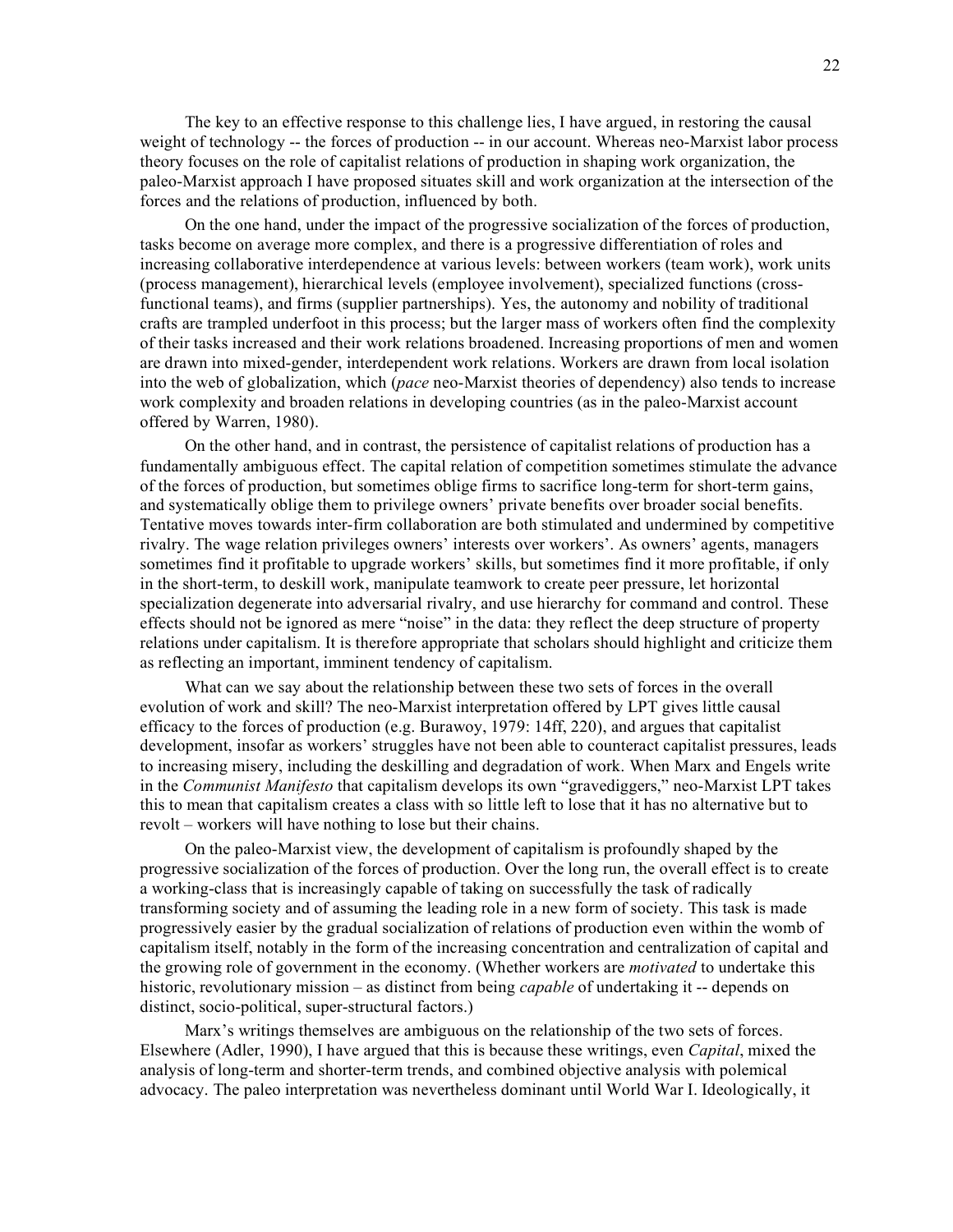went hand in hand with a sense of the historical inevitability of socialism and a great self-confidence on the part of the major working-class parties.

Since around the First World War, the more radical parts of the left have argued that the paleo-Marxist view concedes too much continuing legitimacy to capitalism. The objection would appear to be that if capitalism continued to foster the development of the forces of production and the working class's capabilities, it would be difficult to justify radical hostility to it. But on the paleo view, there are plenty of fundamental, and increasingly compelling, reasons to doubt that capitalism is the "end of history" (*pace* Fukuyama, 1992). Even if the aggregate, long-term trend in work organization is towards upgrading, the unevenness of this process is a scandal that is increasingly resented. More generally, capitalism seems unable to eliminate its "savage inequalities" (in Kozol's, 1991, phrase), its persistent un- and under-employment, its recurrent economic crises and wars, and its ecological irresponsibility. The paleo view allows critical scholars to advance this critique while acknowledging the progressive aspects of capitalist development. The neo view turns the critique into shrill polemic.

We need a robust theory of work. A paleo-Marxist version of activity theory provides a promising starting-point. Empirically, it provides us with a surprisingly intuitive way of grasping the everyday contradictions of the capitalist firm. Theoretically, it allows us to characterize the fundamental limitations of capitalism and how these limitations conflict with a long-term socialization trend. And politically? In the short term, prospects for radical change due to this escalating conflict may seem dim, but the socialization thesis puts history on the side of radical change.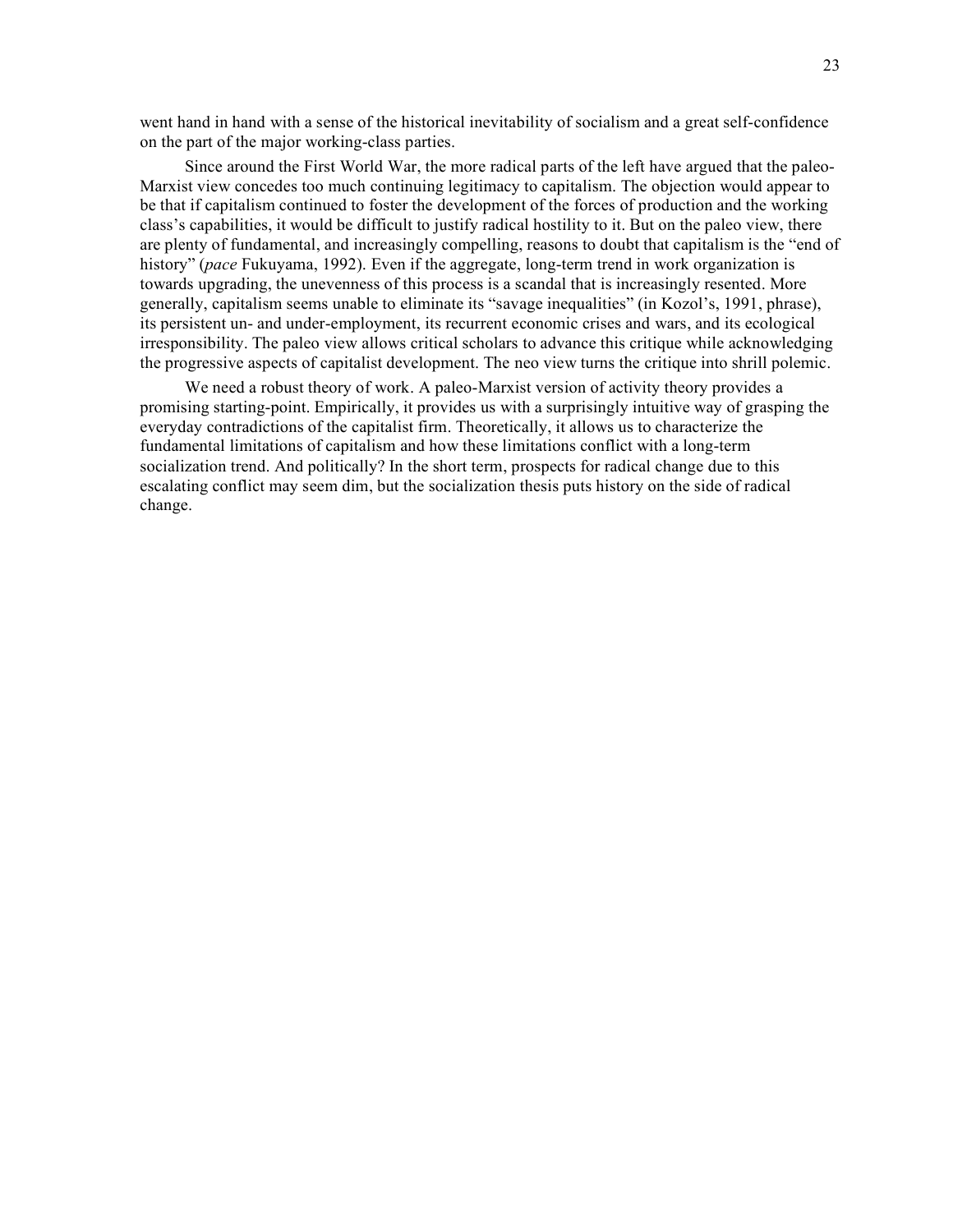- Abromowitz, Moses and Paul A. David (1996) "Technological change and the rise of intangible investments: The U.S. economy's growth part in the Twentieth century," in Employment and Growth in the Knowledge-Based Economy: 35-60. Paris: Organization for Economic Cooperation and Development
- Adler, P.S, "Market, Hierarchy, and Trust: The Knowledge Economy and the Future of Capitalism," Organization Science, March-April 2001: 214-234.
- Adler, P.S. (2003) "Practice and Process: The socialization of software development," unpublished ms., University of Southern California.
- Adler, P.S. and B. Borys, 1996, "Two types of bureaucracy: Enabling and coercive," Administrative Science Quarterly, 41, 1: 61-89.
- Adler, P.S., (1993) "The Learning Bureaucracy: New United Motors Manufacturing, Inc." in Barry M. Staw and Larry L. Cummings (eds.) Research in Organizational Behavior, vol. 15: 111- 194, Greenwich, CT: JAI Press.
- Adler, P.S., "Marx, Machines and Skill," Technology and Culture, 31, 4, Oct. 1990, pp. 780-812.
- Adler, P.S., 1996, "The dynamic relationship between tacit and codified knowledge: Comments on Nonaka's 'Managing innovation as a knowledge creation process," in G. Pogorel and J. Allouche (eds.), International Handbook of Technology Management: 110-124, Amsterdam: North-Holland.
- Adler, P.S., B. Goldoftas and D. I. Levine, 1999, "Flexibility versus Efficiency? A Case Study of Model Changeovers in the Toyota Production System," Organization Science, 10, 1: 43-68.
- Adler, P.S., B. Goldoftas and D. Levine (1997) "Ergonomics, Employee Involvement, and the Toyota Production System: A Case Study of NUMMI's 1993 Model Introduction," Industrial and Labor Relations Review, 50, 3: 416-437.
- Adler, P.S., Barbara Goldoftas, and David I. Levine, "Stability and change at NUMMI," in Robert Boyer, Elsie Charron, Ulrich Jürgens, and Steven Tolliday (eds.), Between Imitation and Innovation: The Transfer and Hybridization of Productive Models in the International Automobile Industry, pp. 128-160, New York: Oxford University Press, 1998.
- Attwell, P., 1987, "The deskilling controversy," Work and Occupations, 14, 3: 323-346.
- Babson, S., ed., (1995) Lean Work: Empowerment and Exploitation in the Global Auto Industry, Detroit: Wayne State University Press.
- Bach, J., 1994, "The immaturity of CMM," American Programmer, 7, 9, on-line at http://www.satisfice.com/articles/cmm.htm.
- Bach, J., 1995, "Enough About Process: What We Need Are Heroes," IEEE Software, 12, 2: 96-98.
- Bandura, A. 1997, Self-efficacy: The exercise of control, New York: W.H. Freeman.
- Barley, S.R., 1996, "Technicians in the workplace: Ethnographic evidence for bringing work into organization studies," Administrative Science Quarterly, 41, 3: 404-441
- Barley, S.R., and G. Kunda, 2001, "Bringing work back in," Organization Science, 12, 1: 75-94.
- Beirne, M., H. Ramsay and A. Panteli, " Developments in computing work: Control and contradiction in the software labour process," in P. Thompson and C. Warhusrt, eds., Workplaces of the Future: 142-162, Houndmills: Macmillan Business.
- Bell, D. (1973) The Coming of Post-Industrial Society, New York: Basic Books.
- Blackler, F., 1993, "Knowledge and the theory of organizations: Organizations as activity systems and the reframing of management," Journal of Management Studies, 30, 6: 863-884.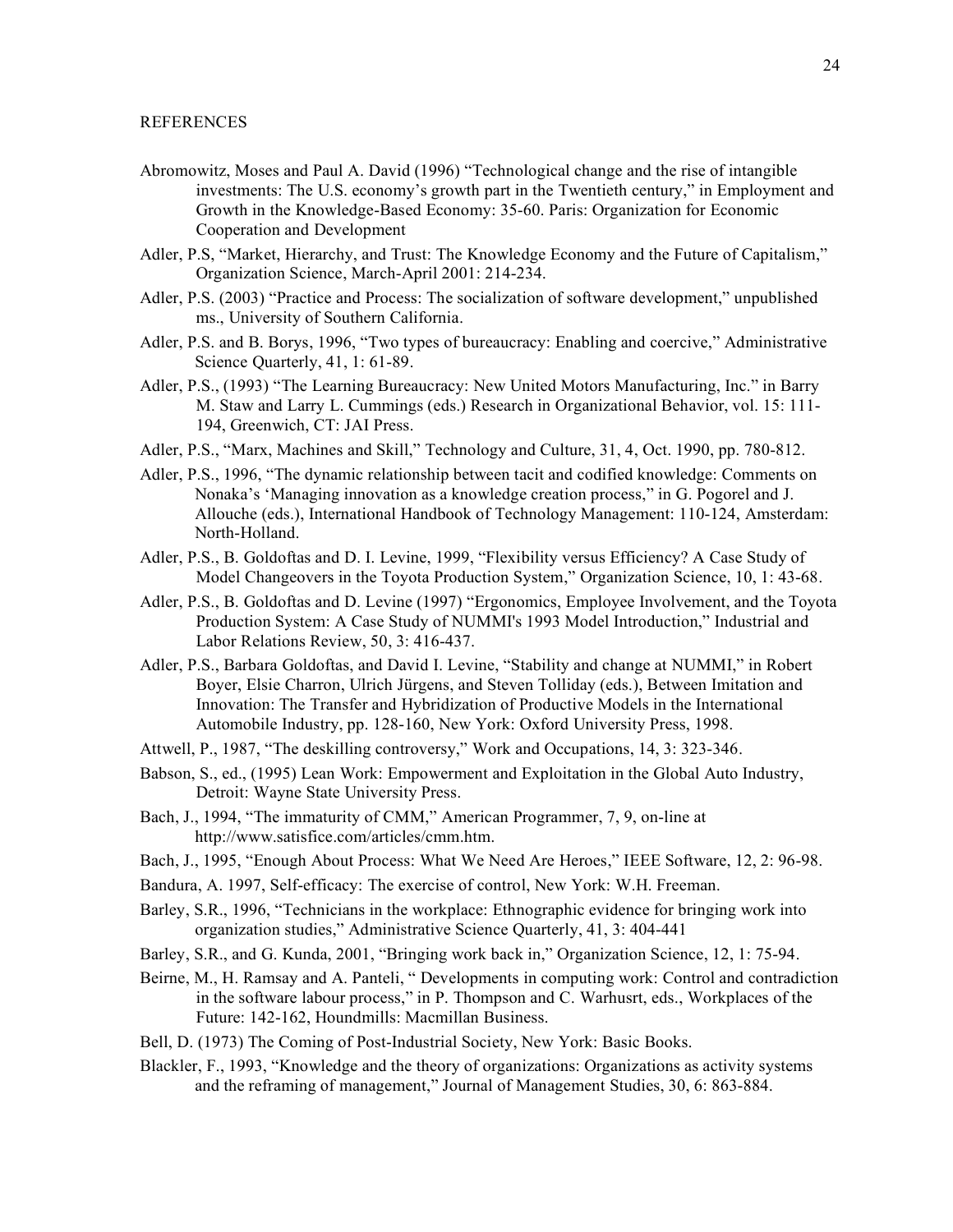Bottomore, T. (ed.), 1983, A Dictionary of Marxist Thought, Cambridge, MA: Harvard University Press.

- Braverman, H. (1974) Labour and Monopoly Capital: The Degradation of Work in the Twentieth Century New York and London: Monthly Review Press
- Burawoy, M., 1979, Manufacturing Consent, Chicago: University of Chicago Press.
- Burawoy, M., 1996, "A classic in its time," Contemporary Sociology, 25, 3: 296-299.
- Clark, B. (1999) "Effects of process maturity on development effort," unpublished paper, at http://sunset.usc.edu/~bkclark/Research
- Cohen, G.A. (1978) Karl Marx's Theory of History: A Defense. Princeton University Press
- Cohen, G.A. (1988) "Human nature and social change in the Marxist conception of history," The Journal of Philosophy, 85, 4: 171-191
- Cohen, Joshua (1982) Review of G.A. Cohen, Karl Marx's Theory of History, The Journal of Philosophy, 79, 5: 253-273.
- Conn, R., 2002, "Developing software engineers at the C-130J software factory," IEEE Software, September/October: 25-29.
- Conradi, R., and A. Fuggetta, 2002, "Improving software process improvement," IEEE Software, July-August; 92-99.
- Covaleski, M.A., M.W. Dirsmith, J.B. Heian, and S. Samuel, 1998, "The calculated and the avowed: Techniques of discipline and struggles over identity in Big Six public accounting firms," Administrative Science Quarterly, 43, 2: 293-327
- Crocca, W. T., 1992, "Review of "Japan's Software Factories: A Challenge to U.S. Management," Administrative Science Quarterly, 37, 4: 670-674.
- Crosby, P. B., 1979, Quality is Free, New York: McGraw-Hill.
- Cusumano, M.A., 1991. Japan's Software Factories: A Challenge to U.S. Management, New York: Oxford University Press.
- De Geer, H. (1982) Job Studies and Industrial Relations: Ideas about efficiency and relations between the parties of the labour market in Sweden, 1920-1950, Stockholm: Almqvist & Wiksell International

DeMarco, T., and T. Lister, 1987, Peopleware: Productive Projects and Teams, New York: Dorset.

- Elias, N., (2000) The Civilizing Process, Malden, MA: Blackwell.
- Engels, F. 1978, "Socialism: Utopian and Scientific," in R, C. Tucker (ed.), The Marx-Engels Reader, 2nd edition: 683-717, New York: Norton.
- Engestrom, Y. (1987) Learning by Expanding: An Activity-theoretical Approach to Developmental Research, Helsinki: Orienta-Konsultit
- Engeström, Y., 1990, Learning, Working and Imagining: Twelve Studies in Activity Theory. Helsinki: Orienta-Konsultit.
- Ezzamel, M., and H. Willmott, 1998, "Accounting for teamwork: A critical study of group-based systems of organizational control," Administrative Science Quarterly, 43, 2: 358-396.
- Foot, K.A., 2002, "Pursuing an Evolving Object: Object Formation and Identification in a Conflict Monitoring Network," Mind, Culture and Activity, 9, 2: 132-149
- Form, W., 1987, "On the degradation of skills," Annual Review of Sociology, 13: 29-47.
- Fraser, S. (1991) Labor Will Rule: Sidney Hillman and the Rise of American Labor, New YorK: Free Press.
- Freidson, E., 2001. Professionalism: The Third Logic. Cambridge, UK: Polity.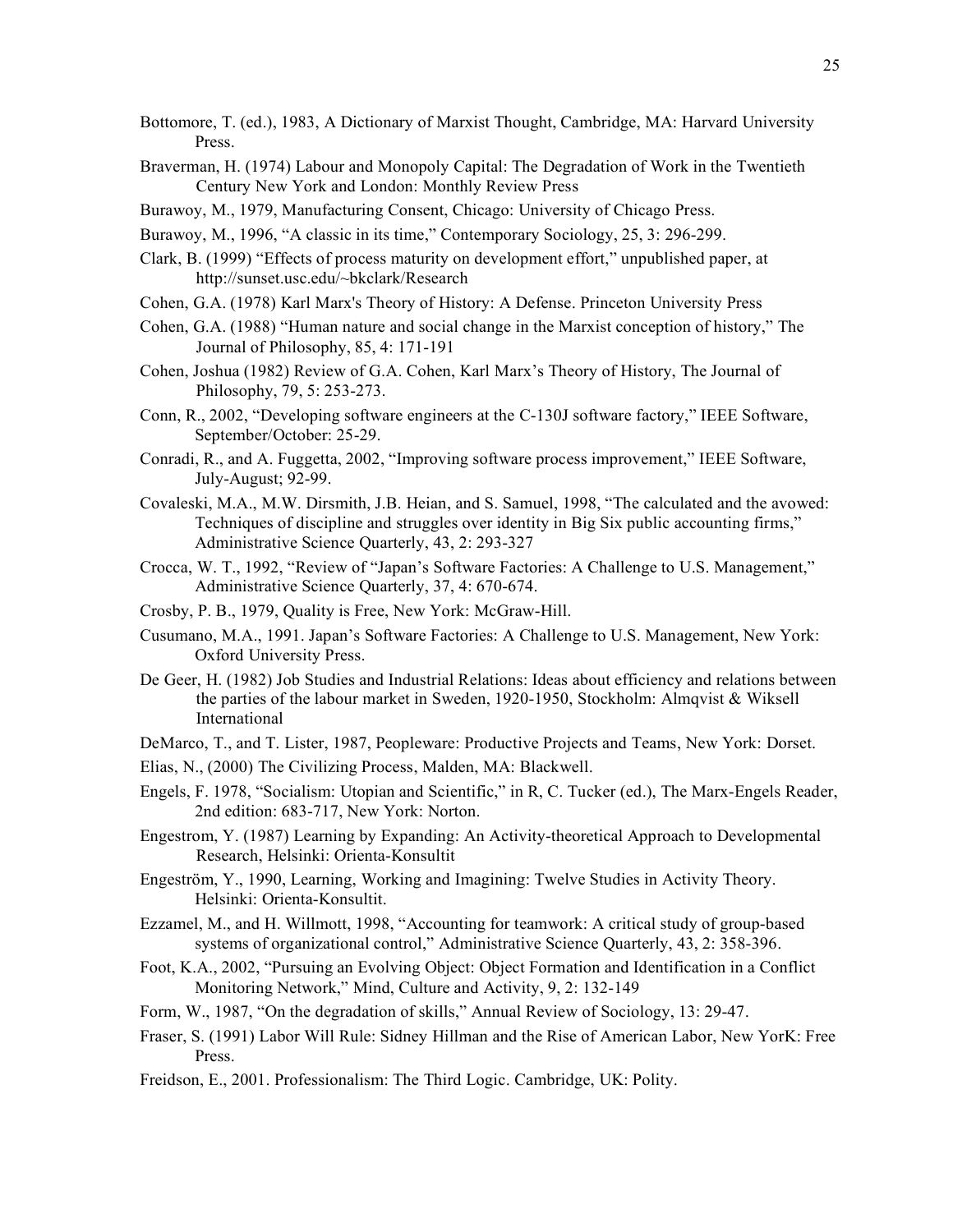- Friedman, A.L., and D. S. Cornford, 1989, Computer Systems Development: History, Organization and Implementation, Chichester: John Wiley& Sons.
- Fukuyama, F., 1992, The End of History and the Last Man, New York: Free Press.
- Gibbs, G.G., 1994, "Software's chronic crisis," Scientific American Sept.: 86-92.
- Gibson, C.D. and P. C. Earley, n.d., "Work-team performance motivated by collective thought: The structure and function of group efficacy," unpublished, University of Southern California.
- Goldin, C. and L.F. Katz, (1999) "The returns to skill in the United States across the Twentieth century," National Bureau of Economic Research Working Paper 7126
- Goldin, C. and L.F. Katz, "The origins of technology-skill complementarity," Quarterly Journal of Economics, 113, 3, August 1998, 693-732.
- Gouldner, A. W., 1957. "Cosmopolitans and locals: Toward an analysis of latent social roles," Administrative Science Quarterly, 2, 3: 281-306.
- Greenbaum, J. M., 1979. In the Name of Efficiency, Philadelphia: Temple University Press.
- Greenbaum, J.M. (1998) "The times they are a'changing: Dividing and recombining labour through computer systems," in P. Thompson and C. Warhusrt, eds., Workplaces of the Future: 124- 141, Houndmills: Macmillan Business.
- Griss, M.L., 1993, "Software reuse: From library to factory," IBM Systems Journal, 32, 4: 548-566
- Grugulis, I. H. Willmott. And D. Knights (2001). Special issue on the Labor Process Debate, of International Studies of Management and Organization, 30, 4.
- Harter, D.E., M.S. Krishnan, S.A. Slaughter, 2000, "Effects of process maturity on quality, cycle time, and effort in software development," Management Science, 46, 4: 451-466
- Hedlund, G. 1994, "A model of knowledge management and the N-form organization," Strategic Management Journal, 15: 73-90
- Herbsleb, J., D. Zubrow, D. Goldenson, W. Hayes, and M. Paulk, 1997, "Software quality and the Capability Maturity Model," Communication of the ACM, 40, 6: 30-40.
- Hirschhorn, L. (1984) Beyond Mechanization. Cambridge, MA: M.I.T. Press
- Holt, G.R., and A. W. Morris, 1993, "Activity theory and the analysis of organizations," Human Organization, 52, 1: 97-109
- Humphrey, W. S. (2002) "Three process perspectives: Organizations, Teams, and People," Annals of Software Engineering, 14: 39-72
- Hyman, R., 1987, "Strategy or structure? Capital, Labour and Control," Work, Employment and Society, 1, 1: 25-55.
- Jacoby, S. M., 1983, "Union-management cooperation in the United States: Lessons from the 1920s," Industrial and Labor Relations Review, 37: 18-33.
- Jermier, J.M., 1998, "Critical perspectives on organizational control," Administrative Science Quarterly, 43, 2: 235-256
- Kagitcibasi, C., 1997, "Individualism and collectivism," in J. W. Berry, M. H. Segall, and C. Kagitcibasi (eds.) Handbook of Cross-Cultural Psychology: 1-49, Needham Heights, MA: Allyn & Bacon.
- Kanigel, R., 1997, The One Best Way: Frederick Winslow Taylor and the Enigma of Efficiency, New York: Viking.
- Kelly, J.E., 1982. Scientific Management, Job Redesign and Work Performance, London: Academic Press.
- Kenney, M., and R. Florida (1993) Beyond Mass Production: The Japanese System and its Transfer to the U.S., New York: Oxford University Press.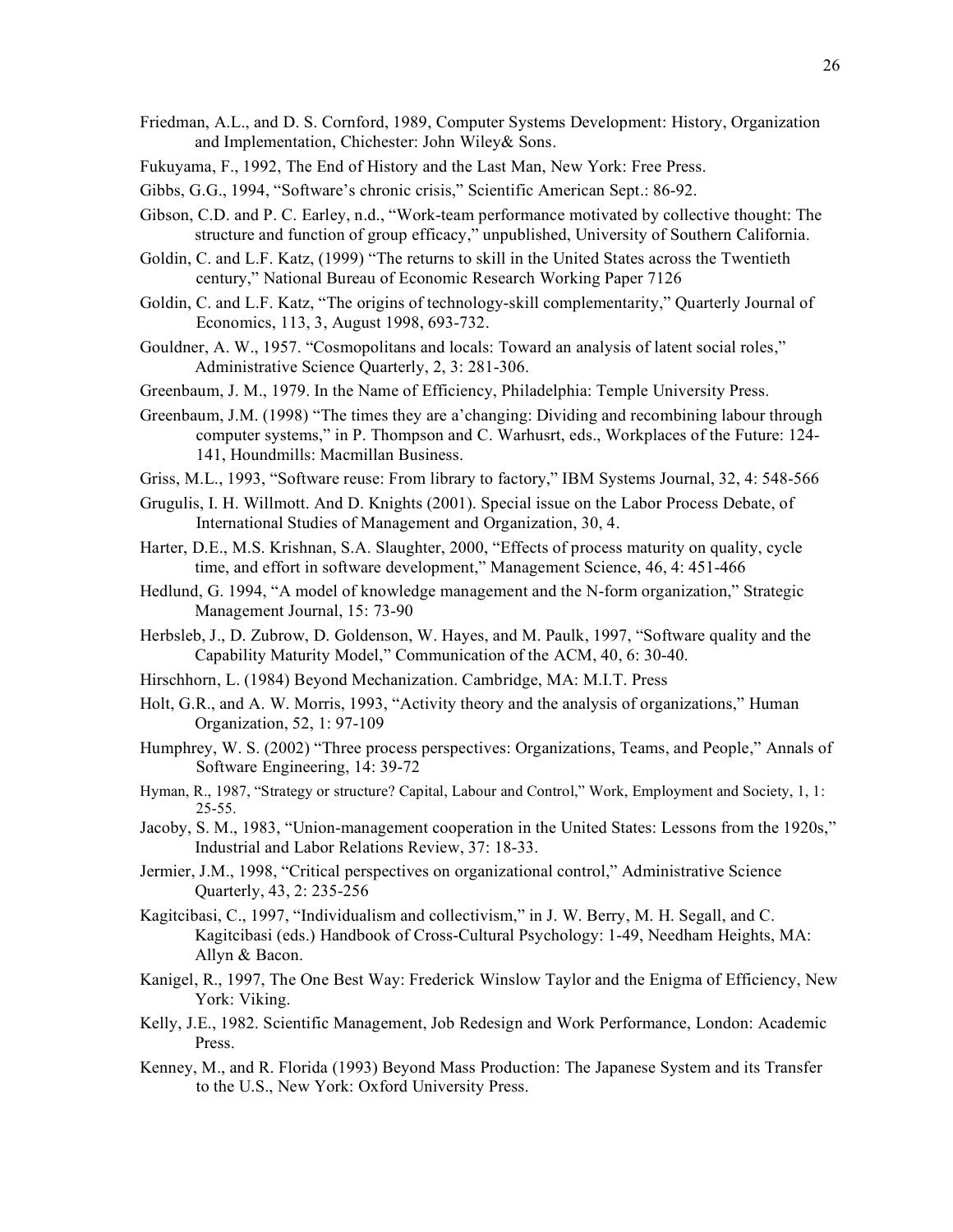- Kern, M., and M. Schumann (1984) Das Ende der Arbeitesteilung? [The End of the Division of Labour?] Munich: C.H. Beck
- Knights, D. and H. Willmott, 1989. "Power and subjectivity at work: From degradation to subjugation in social relations," Sociology, 23, 1989: 535-558
- Kohn, M. L., and C. Schooler, 1983, Work and Personality. Norwood, NJ: Ablex.
- Kozol, J. (1991) Savage Inequalities: Children in America's schools, New York: Crown
- Kraft, P. (1977) Programmers and Managers: The Routinization of Computer Programming in the United States, New York: Springer Verlag.
- Krishnan, M.S., C.H. Kriebel, S. Kekre, and T. Mukhopadhyay, 2000, "Productivity and quality in software products," Management Science, 46, 6: 745-759
- Lave, J. 1988, Cognition in Practice, New York: Cambridge University Press.
- Leont'ev, A.N., 1978. Activity, Consciousness, and Personality. Englewood Cliffs: Prentice-Hall.
- Levine, A. and E. Wright (1980) "Rationality and class struggle," New Left Review, 123: 47-68
- Lieberman, H. and C. Fry, 2001. "Will software ever work?" Communications of the ACM, 44, 3: 122-124.
- Lynn, L. H., 1991, "Assembly line software development," Sloan Management Review, 88:
- Markus, H.R., and S. Kitayama, 1991, "Culture and the self: implications for cognition, emotion, and motivation," Psychological Review, 98, 224-253
- Marx, K. (1973) Grundrisse, Harmondsworth: Penguin Books.
- Marx, K. (n.d.) The Poverty of Philosophy, Moscow: Progress
- Marx, K. 1959, "Theses on Feuerbach," in L.S. Feuer, ed., Basic Writings on Politics and Philosophy, Karl Marx and Friedrich Engels: 243-245, Garden City, NY: Anchor Books.
- Marx, K. 1975. Karl Marx: Early Writings. New York: Vintage
- Marx, K., and F. Engels, 1959. "The Communist Manifesto" in L. S. Feuer, ed., Marx and Engels: Basic Writings on Politics and Philosophy: 1-41, New York: Anchor.
- Marx. K. 1977. Capital. Vol. 1. New York: Vintage.
- Mathews, J.A. (1994) Catching the Wave: Workplace Reform in Australia, Ithaca, N.Y. : ILR Press
- Meyer, J. W., and B. Rowan, 1977, "Institutionalized organizations: Formal structure as myth and ceremony," American Journal of Sociology, 83: 340-363
- Nelson, D. 1980, Frederick W. Taylor and the Rise of Scientific Management, Madison: University of Wisconsin Press,
- Nelson, D., ed., 1992. A Mental Revolution: Scientific Management since Taylor, Columbus: Ohio State University Press.,
- Ngwenyam, O. and P. A. Nielson, 2003, "Competing values in software process improvement: An assumption analysis of CMM from an organizational culture perspective," IEEE Transactions on Engineering Management 50, 1: 100-112.
- Nyland, C. (1998) "Taylorism and the Mutual Gains Strategy," Industrial Relations, 37, 4: 519-542.
- Piore, M.J., and C.J. Sabel (1984) The Second Industrial Divide: Possibilities for Prosperity, New York: Basic Books.
- Powell. W., and P. DiMaggio, (eds.) The New Institutionalism in Organizational Analysis, Chicago: University of Chicago Press, 1991
- Prasad, M. 1998, "International capital on 'Silicon Plateau': Work and control in India's computer industry," Social Forces, 77, 2: 429-452.
- Reich, R., 1991. The Work of Nations, New York: Addison-Wesley.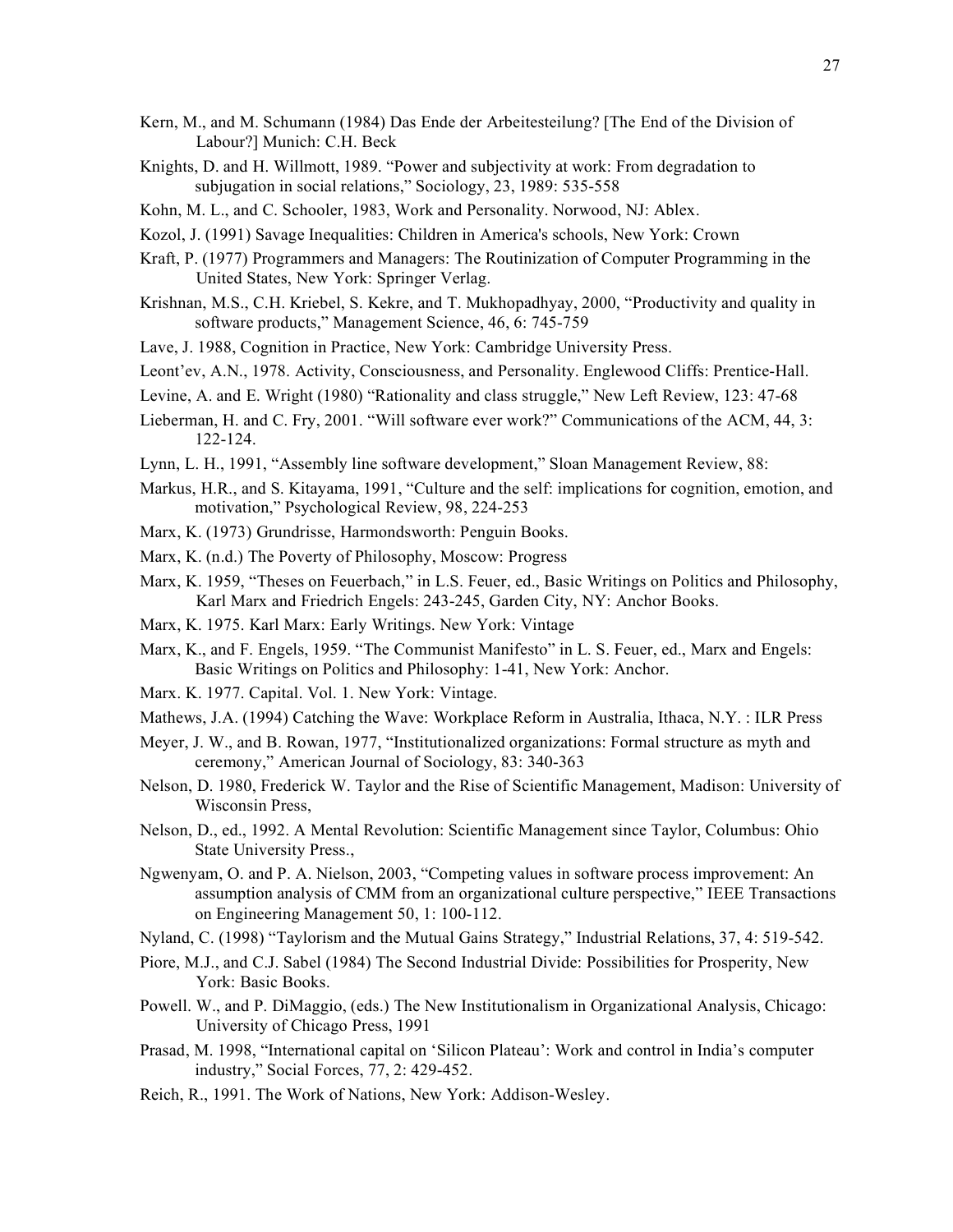- Rinehart, J., C. Huxley, and D. Robertson, 1997, Just Another Car Company? Lean Production and its Discontents, Ithaca: ILR Press.
- Sacks, M., 1994, On-The-Job Learning in the Software Industry, Westport, CT: Quorum.
- Schachter, H.L. (1989) Frederick Taylor and the Public Administration Community, Albany NY: State University of New York Press.
- Schneider, B. 1987. "The people make the place," Personnel Psychology, 40, 437-454.
- Scott, R.W., 2003, Organizations: Rational, Natural and Open Systems,  $5<sup>th</sup>$  edition, Upper Saddle River: Prentice-Hall.
- Scott, W. Richard, Institutions and Organizations, Sage 1995
- Scott, W. Richard, Organization: Rational, Natural and Open Systems, 5<sup>th</sup> ed., New York: Prentice Hall, 2003
- Smith, C., and P. Thompson (1999) "Reevaluating the Labor Process Debate," in M. Wardell, T.L. Steiger, P. Meiskins, eds. Rethinking the Labor Process: 205-232, Albany: State University of New York Press.
- Software Engineering Institute, 2003. "Process Maturity Profile, 2002 year end update," download from http://www.sei.cmu.edu/sema/profile\_SW-CMM.html
- Sohn-Rethel, A. (1978) Intellectual and Manual labour : A Critique of Epistemology. Atlantic Highlands, N.J.: Humanities Press.
- Spenner, K.I. (1988) "Technological change, skill requirements, and Education: The case for uncertainty," in R. M. Cyert and D.C. Mowery, eds., The Impact of Technological Change on Employment and Economic Growth: 131-184, Cambridge MA: Ballinger.
- Standish Group (1994) "Chaos study report," at www.standishgroup.com.
- Steiger, T. L. (1999) "Forms of labor process and labor's share of value," in M. Wardell, T. L. Steiger, and P. Meiskins, eds., Rethinking the Labor Process, pp. 189-204, Albany: State University of New York Press.
- Swanson, K., D. McComb, J. Smith, and D. McCubbrey, 1991, "The application software factory: Applying Total Quality Techniques to systems development," MIS Quarterly, Dec.: 567-579
- Thompson, P. (1989) The Nature of Work, 2nd edition. London: Macmillan
- Thompson, P. and D. McHugh, 2002, Work Organizations: A Critical Introduction,  $3<sup>rd</sup>$  edition, Houndmills: Palgrave.
- Thompson, P., and C. Smith, 2001, "Follow the redbrick road: Reflections on pathways in and out of the labor process debate," International Studies of Management and Organization, 30, 4: 40- 67.
- Tinker T., 2002, "Spectres of Marx and Braverman in the twilight of postmodernist labour process research," Work, Employment & Society, 16, 2: 251-279
- Touraine, A. (1969) La Société Post-Industrielle [Post-Industrial Society], Paris: Editions Minuit
- Triandis, H.C., and M. J. Gelfand, 1998, "Converging measurement of horizontal and vertical individualism and collectivism," Journal of Personality and Social Psychology, 74, 1: 118- 128.
- U.S. Bureau of the Census (1975) Historical Statistics of the United States, Washington DC: U.S. Government Printing Office.
- U.S. Bureau of the Census (2000) Statistical Abstract of the United States, Texas: Hoover's Business Press
- Van der Pijl, K. 1998, Transnational Classes and International Relations, London: Routledge.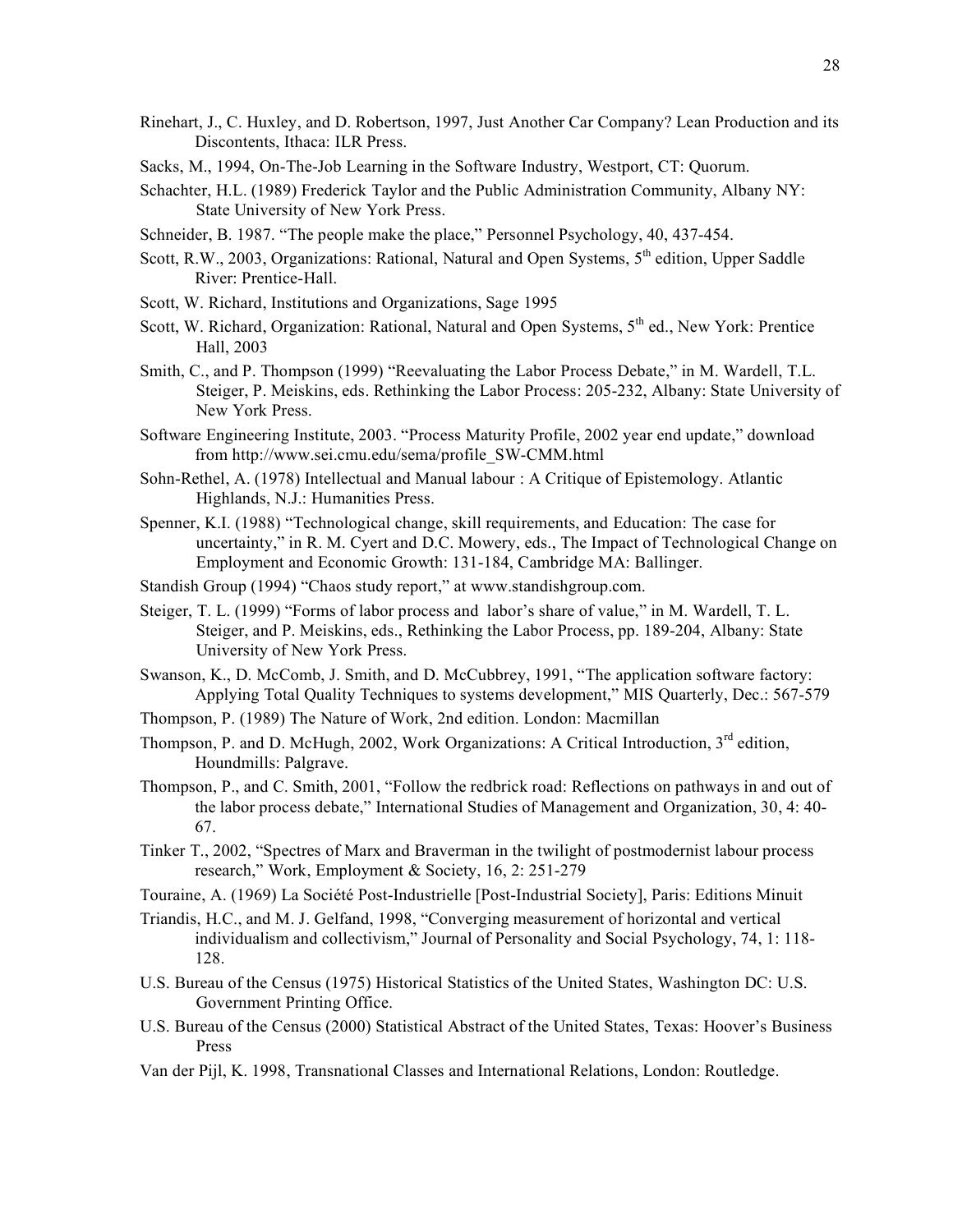- Van Iterson, A., W. Mastenbroek, T. Newton, and D. Smith (eds.), 2002, The Civilized Organization: Norbert Elias and the future of organization studies, Philadelphia: John Benjamins.
- Van Maanen, J., and S.R. Barley, 1984, "Occupational communities: Culture and control in organizations," Research in Organizational Behavior, 6, 287-365.
- Vygostky, L.S., 1962, Thought and Language, Cambridge MA: MIT Press.
- Vygotsky, L.S., 1978, Mind in Society, Cambridge MA: Harvard University Press.
- Wardell, M, T.L. Steiger, P. Meiskins, eds. (1999) Rethinking the Labor Process, Albany: State University of New York Press.
- Wardell, M., 1999, "Labor processes: Moving beyond Braverman and the deskilling debate," in M. Wardell, T.L. Steiger, P. Meiskins, eds. (1999) Rethinking the Labor Process: 1-16, Albany: State University of New York Press.
- Warren, B. (1980) Imperialism: Pioneer of Capitalism. London: Verso
- Weber, H. (ed.), 1997, The Software Factory Challenge, Amsterdam: IOS Press.
- Wertsch, J. V. (ed.), 1979, The Concept of Activity in Soviet Psychology, Armonk, New York: M.E. Sharp.
- Wright, E.O., A. Levine and E. Sober (1992) Reconstructing Marxism: Essays on explanation and the theory of history, London and New York: Verso
- Zimbalist, A., ed., 1979, Case studies on the labor process, New York: Monthly Review Press.
- Zollo, M. and S.G. Winter, 2002, "Deliberate learning and the evolution of dynamic capabilities," Organization Science, 13, 3: 339-351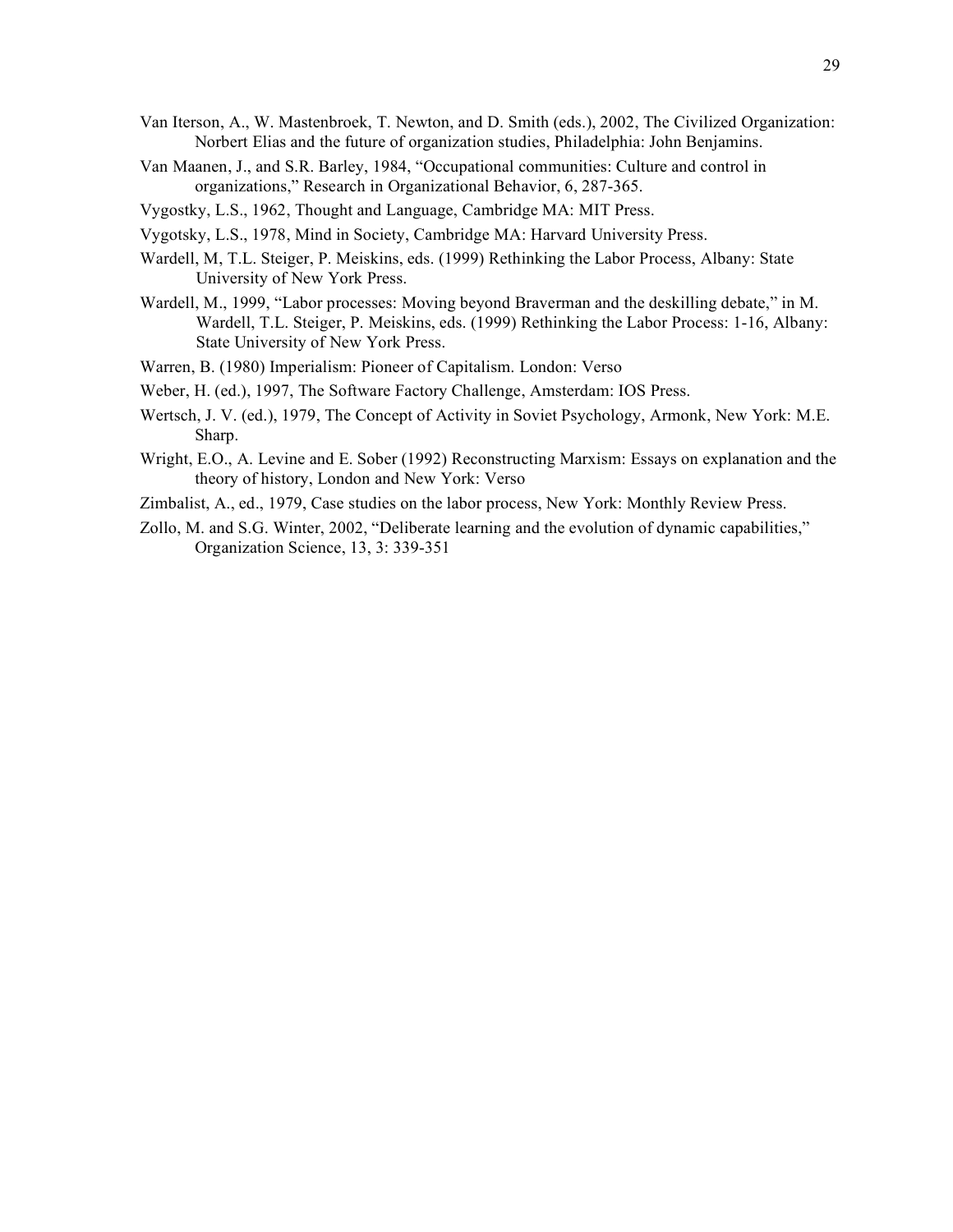# **EXHIBIT 1: EVOLUTION OF THE U.S. OCCUPATIONAL STRUCTURE**

| Year                                                  | 1900 | 1970 | 2000 |
|-------------------------------------------------------|------|------|------|
| <b>Clerical</b>                                       | 0.03 | 0.18 | 0.16 |
| Professional, technical                               | 0.04 | 0.14 | 0.16 |
| Service workers, excl. private<br>household           | 0.04 | 0.11 |      |
| Private household workers                             | 0.05 | 0.02 |      |
| Total service, incl. private<br>household             | 0.10 | 0.13 | 0.14 |
| <b>Salesworkers</b>                                   | 0.05 | 0.07 | 0.12 |
| Operative and kindred                                 | 0.13 | 0.18 |      |
| Laborers, excl. farm and mine                         | 0.13 | 0.05 |      |
| <b>Total operatives plus laborers</b><br>(excl. farm) | 0.26 | 0.23 | 0.12 |
| Managers, administrative,<br>proprietors              | 0.06 | 0.08 | 0.11 |
| <b>Craftsmen, foremen</b>                             | 0.11 | 0.14 | 0.12 |
| Farmers                                               | 0.20 | 0.02 |      |
| Farm laborers and foremen                             | 0.18 | 0.01 |      |
| <b>Total farmers plus farm</b><br>laborers            | 0.38 | 0.03 | 0.04 |

Source: U.S. Bureau of the Census. 1900, 1970: Historical Statistics; 2000: author's imputation based on Statistical Abstract. Census data after 1970 combine operatives and laborers, do not distinguish private household workers, and do not distinguish farm laborers from farmers and farm managers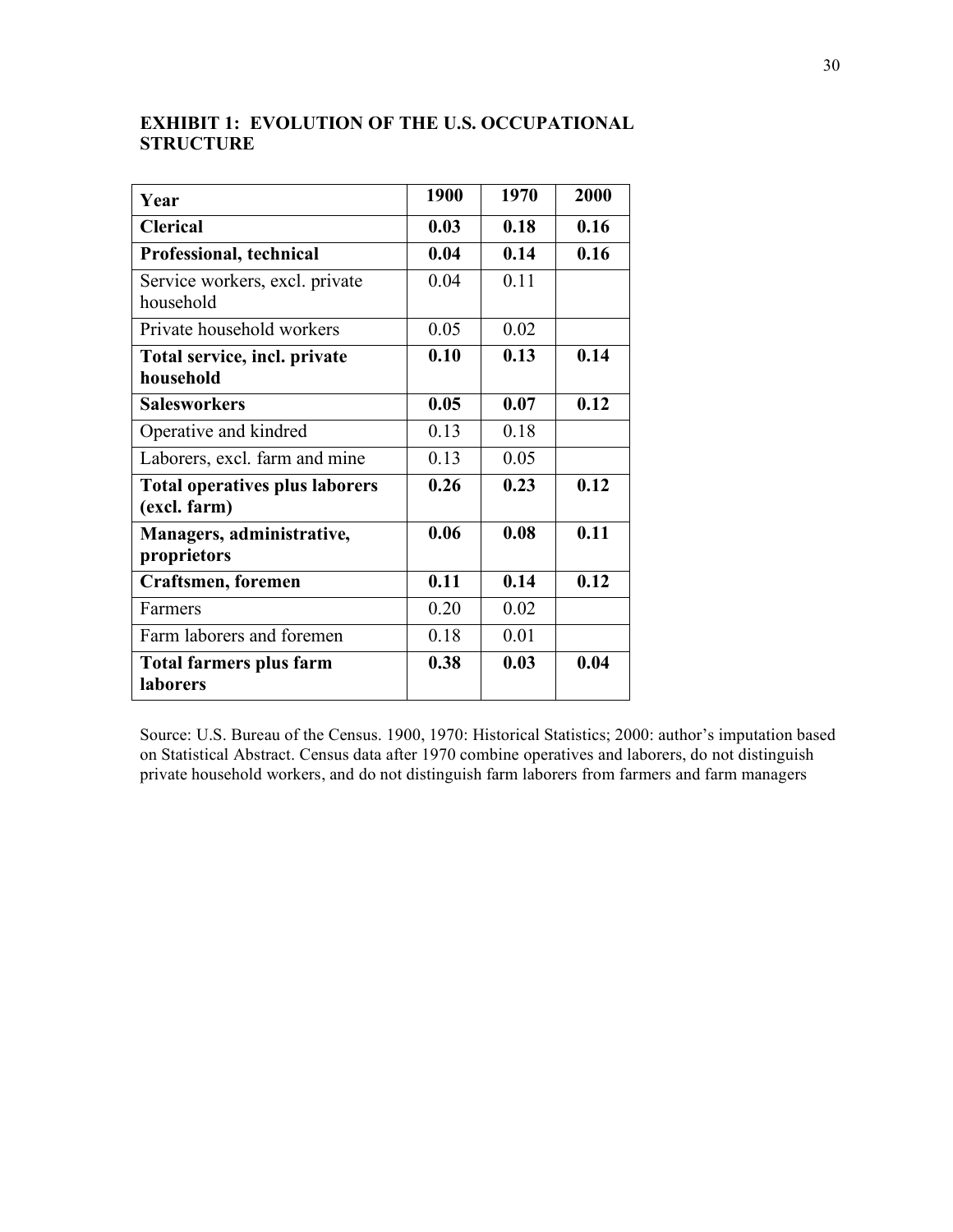# **EXHIBIT 2**

# **THE STRUCTURE OF THE LABOR PROCESS**